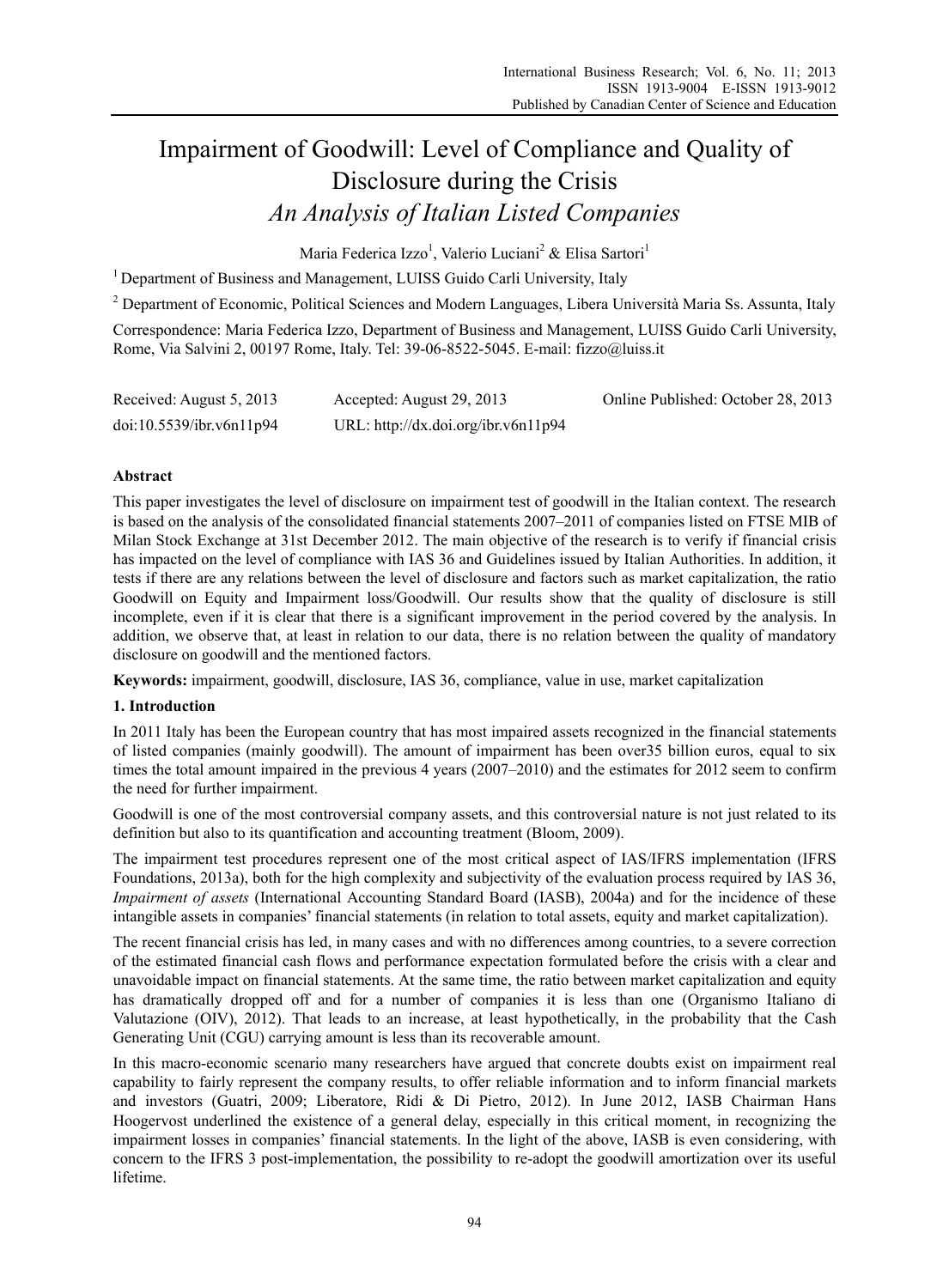Starting from these doubts and concerns, our paper focuses on goodwill impairment test disclosure, addressing two main research questions:

- (a) is the disclosure provided by Italian listed companies compliant with the IAS 36 requirements?
- (b) has this disclosure changed (both in terms of compliance and accuracy) before and after the financial crisis explosion?

Some recent literature contributions, analyzing only the mandatory disclosure, demonstrate that the disclosure quality among European companies on goodwill impairment test is very poor (European Securities and Markets Authority (ESMA), 2013; Devalle & Rizzato, 2012; Hartwig 2012) and that in the Italian scenario, in contrast to the English one, a strong and robust positive relation between the impairment loss and the disclosure level exists, due to potential earnings management dysfunctions (Massoud & Raiborn, 2003; Watts, 2003; D'Alauro, 2011).

Foremost, the relevance of this topic is confirmed by IASB that, through the Exposure Draft Recoverable Amount Disclosures for Non-Financial Assets (IASB, 2013), is trying to revise and adapt information rules about goodwill impairment test to the actual international situation.

Our research concerns the evaluation of the compliance level with the provisions of IAS 36 provisions (par. 134 about the CGU recoverable amount) and the quality of the disclosure provided in accordance with this standard, by reviewing the consolidated financial statements of a sample made up of 40 Italian companies, listed on the FTSE-MIB Italian Stock Exchange in the period 2007–2011.

In relation to our sample, the banks analyzed present a ratio Goodwill/Market capitalization equal, on average, to 63, 61%, while for industrial companies the ratio Goodwill/Invested Capital is, on average, 15% and higher than 30% for 1 company out of 5.

The analysis is enriched by taking into account the requirements and best practices presented in other documents and guidelines provided by Italian Authorities: Bancad'Italia (central bank of the Republic of Italy); CONSOB (the supervisory authority regulating the Italian securities market) and ISVAP (now IVASS, Institution for the supervision of insurance). The required additional information regards, starting from 2009 financial statements, the discount rate components, the sensitivity analysis, the differences between the amounts of the key assumption in the current period and the same ones in the previous year and the reasons why, even if there are signs of impairment's value of an asset, the entity didn't register an impairment loss. The time horizon has been chosen in order to distinguish between a pre-crisis period (2007–2009) and a crisis-affected period (2010–2011).

Thus, the aim of this analysis is to verify if the crisis worsening and the external impairment indicators have led Italian companies to improve the quality of their financial disclosure both in the case of an impairment loss recognition and in the opposite case. Our starting idea, in fact, is that especially in the depicted contest, where an impairment's indicator is more probable than not, the decision not to impair goodwill should require even more clear and accurate disclosure that the one presented when entities register an impairment loss.

In order to test our hypothesis, a compliance matrix is built and a score is assigned to each company in order to verify the level of goodwill's disclosure compliance and its variation during the period covered by the analysis. The main analyzed aspects refer to the determination of growth rate, the disclosure about the discount rate, the sensitivity analysis, the dimension of impairment losses on goodwill, the percentage of goodwill to total assets, the equity/market capitalization ratio and the goodwill/equity ratio.

Our first results reveal a material level of non-compliance and quite a high level of variation both in the quality and precision of the information presented in relation to impairment assumptions and testing procedures. The major deficiencies concern the assumptions used in order to define the expected flows and the terminal value. The discount and growth rates are often presented but rarely commented on in a proper way and thoroughly defined (as explicitly requested by the Italian Authorities and the Italian Standard Setter). In particular, the paper deals with factors that may explain why some firms are not entirely compliant with IAS 36. The analysis of this non-compliant information gave us the possibility to define best practices, discuss on policy recommendation and potential rules-improvement and, finally, to identify directions for future research. The paper offers some remarks to improve the quality of goodwill disclosure, also in order to submit useful findings to IASB in the process of accounting standard setting: IFRS Foundation, as confirmed in the new Due Process Handbook (IFRS Foundation, 2013b), has set out the new due process principles, where it is considered that the IASB, also through the ASAF's role, will use fieldwork to support the development of changes in IAS/IFRS.

In order to provide shareholders with relevant information, it seems particularly important to examine IAS 36 requirements that ask to disclose on goodwill impairment in an entity-specific manner and not in a generic and vague way. In this regard, if the level of uncertainty in an estimate is sufficiently large, transparency and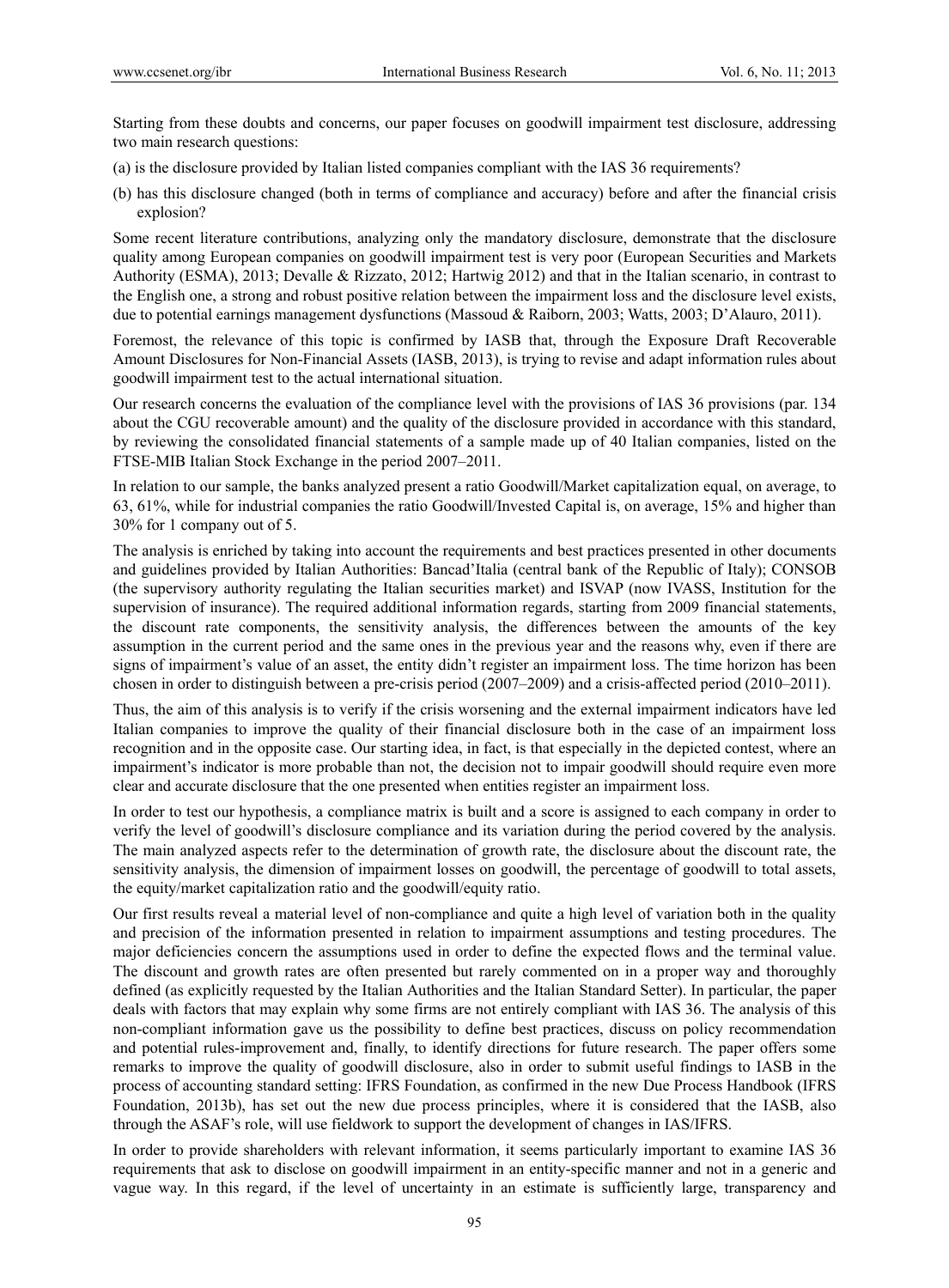accuracy of disclosure are essential to ensure that the faithful representation of the phenomenon is presented in financial reports (IASB, 2010).

The paper is structured as follows: in section "Regulatory framework" we analyze the requirements of IASB and recommendations of Italian Authorities in order to better introduce the section "Literature review" in which the theoretical framework is presented and the main assumptions of the work are introduced. In section "Methodology" the sample is explained and all the variables are presented. Finally, the section "Empirical results" shows the main results of the model.

The article concludes by considering the results and the limits of this study with further research/analisys in the "Conclusions" section.

## **2. Disclosure of Goodwill: Regulatory Framework**

The current version of IAS 36 *Impairment of Assets* was issued in April 2004 within the project on business combination's reform (IASB, 2004b). The original text of IAS 36 has been amended by IFRS 3 revised in 2008 and endorsed by Regulation CE n. 495/2009. Further amendments have been made by *Annual Improvements to IFRSs 2007* (endorsed by Regulation CE n. 70/2009) and *2009* (endorsed by Regulation CE n. 243/2010).

Substantial changes have impacted on accounting and disclosure's requirements on impairment test following the issue of IFRS 13 *Fair Value Measurement*, enacted in May 2011 and endorsed by Regulation n. 1255/2012 (IASB, 2011).

Impairment test describes the procedures that an entity applies to ensure that its assets are carried at no more than their recoverable amount, defined as the higher of an asset's fair value less costs to sell ("fair value less transaction cost" according the new terminology introduced by IFRS 13) and its value in use.

The impairment procedure usually starts when trigger events, both related to external and internal source, arise, but the existence of impairment indicator does not imply automatically the recognition of an impairment loss.

The assets under scope of IAS 36 are impaired only if evaluation's process confirms that the "fundamental" value of the asset (or group of assets) is lower than carrying value.

IAS/IFRSs require a detailed disclosure on the estimation made to ascertain the carrying value of goodwill and carrying value of intangible assets with indefinite useful life (from now on, only goodwill) recognized in the financial position (both individual and consolidated).

It is important to clarify that the disclosure's obligations are compulsory for the CGUs that have a significant allocated goodwill's portion on the total carrying value of goodwill. The CGU is the smallest identifiable group of assets that generates cash inflows that are largely independent of the cash inflows from other assets or groups of assets.

IAS adopters are required to disclose the carrying amount of goodwill (or of intangible assets with indefinite useful life) allocated to the CGU and the *basis of value (value in use* or *fair value*) elected to estimate the recoverable amount of CGU (IAS 36, par. 134, lett. c).

The information required by IAS 36 on impairment test is different according the adopted basis of value for CGU recoverable amount's estimation.

If recoverable amount is based on value in use, the entity has to describe each key assumption (IAS 36, par. 134, lett. d. i) which the unit's (group of units) recoverable amount is most sensitive and the approach adopted to assign a value to each key assumption.

It is also necessary to specify whether those values reflect past experience or, if appropriate, are consistent with external sources of information (IAS 36, par. 134, lett. d. ii).

For this reason, the current text, that is different from the Exposure Draft that was published before IAS 36 revised 2004, does not require:

- the values assigned to each key assumption;
- the change that each key assumption should register in order for the CGU's recoverable amount to be equal to its carrying amount. According to the current requirements, entities have to provide this information only if a reasonably possible change in a key assumption would cause the CGU's carrying amount to exceed its recoverable amount. Under this circumstance, the preparers have also to disclose the amount by which the CGU's recoverable amount exceeds its carrying amount (IAS 36, par. 134, lett. f) and the amount by which the value assigned to the key assumption must change, after incorporating any consequential effects of that change on the other variables used to measure recoverable amount, in order for the unit's (group of units') recoverable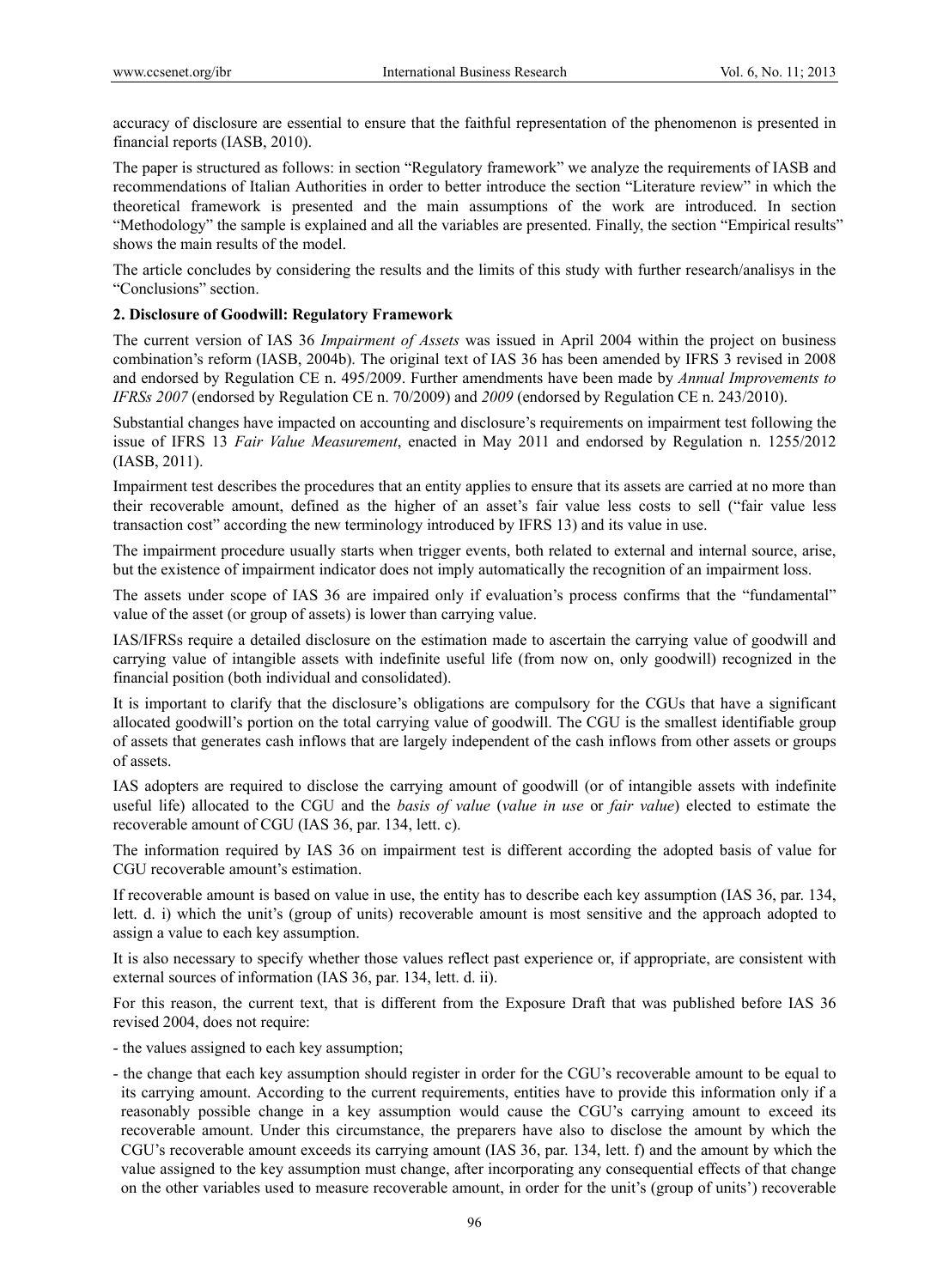amount to be equal to its carrying amount. It can be deduced that this disclosure obligation is excluded implicitly if there is a goodwill impairment loss.

Taking into account the views of respondents to the public consultation of mentioned Draft, the Board has concluded that the requirement to disclose the values assigned to every single sensitive assumption went beyond the goals set in order to guarantee a satisfactory level of disclosure for the users. The users of financial statement, as far as we concern, are interested in the reliability of estimation process of impairment test.

In the details, this requirement should expose IAS adopters to the risk of litigation, especially if quantitative data reported in the Notes were not accurate.

The proposal for a legal action based on values assigned to each key assumption should lead to the management to engage independent experts to develop all key assumptions or to use super-conservative assumption, thereby resulting in improper asset write-downs.

At the same time, it is important to notice that above explained approach does not concern the discount rate of future cash flows and the growth rate of terminal value's cash flow. IAS 36 requires the amount assigned to these two key assumptions, irrespective the results of impairment test and the uncertainty of economic evaluations used to perform the test.

For this reason, if the preparer uses a growth rate to extrapolate cash flow projection higher than long- term average growth rate for the products, industries, or country in which the entity operates, this choice has to be justified (IAS 36, par. 134, lett. d.iv e d.v.).

Finally, as far as the value in use, the entities have to declare the period over which management has projected cash flows based on financial budgets/forecasts approved by management and, when a period greater than five years is used for a cash-generating unit (group of units) an explanation for the adoption of a longer period (IAS 36, par. 134, lett. d.iii).

If the recoverable amount of CGU is based on fair value less costs to sell, the level of disclosure depends on the approach that has been adopted.

If it is used the market approach through observable market prices, it is enough to give information on the methodology (IAS 36, par. 134, lett. e); in case of adoption of alternative criteria (i.e., the income approach) IAS 36 *revised* 2004 was limited to require the description of key assumption (par. 134, e.ii) and the approach used to assign an amount to these key assumptions (IAS 36, par. 134, lett.e.ii).

As a consequence, the level of disclosure under the adoption of income approach to estimate the fair value was lower than the one required for the value in use.

IASB has amended this incoherence through the issue of *Improvements to IFRS 2007* (published on 2008) that has introduced, even for the evaluation of fair value through income approach, the requirement on the disclosure of the growth rate used to extrapolate cash flow projections and the discount rate applied to the cash flow projections (par.134, e.iii, iv e v).

This amendment, that represents an improvement as far as the financial reporting's transparency, is particularly significant because it has eliminated the doubt about the application of income approach for the estimation of fair value.

It is useful to remark that IAS 36 does not define analytical rules for the projection of future cash flows and discount rate for the fair value, in contrast to what is required for value in use.

As outlined earlier, IFRS 13, published in May 2011 and become effective 2013, amends significantly some disclosure's rules of IAS 36.

These changes have a double goal: to extend the disclosure on recoverable amount of assets under impairment (particularly if the estimation is based on fair value) and to balance the disclosure required if fair value is adopted and the disclosure required if the value in use is adopted.

Focusing on the amendment on goodwill, current IAS 36 requires to disclose the recoverable amounts of CGUs for which the carrying amount of goodwill and intangible assets with indefinite useful life allocated is significant.

This new requirement obliges IAS adopters to disclose the final result of evaluation performed in application of impairment test in the notes.

A new requirement, in case CGU's recoverable amount is based on fair value, concerns the obligation to give information on the level of hierarchy of fair value and on contingent change of evaluation technique and the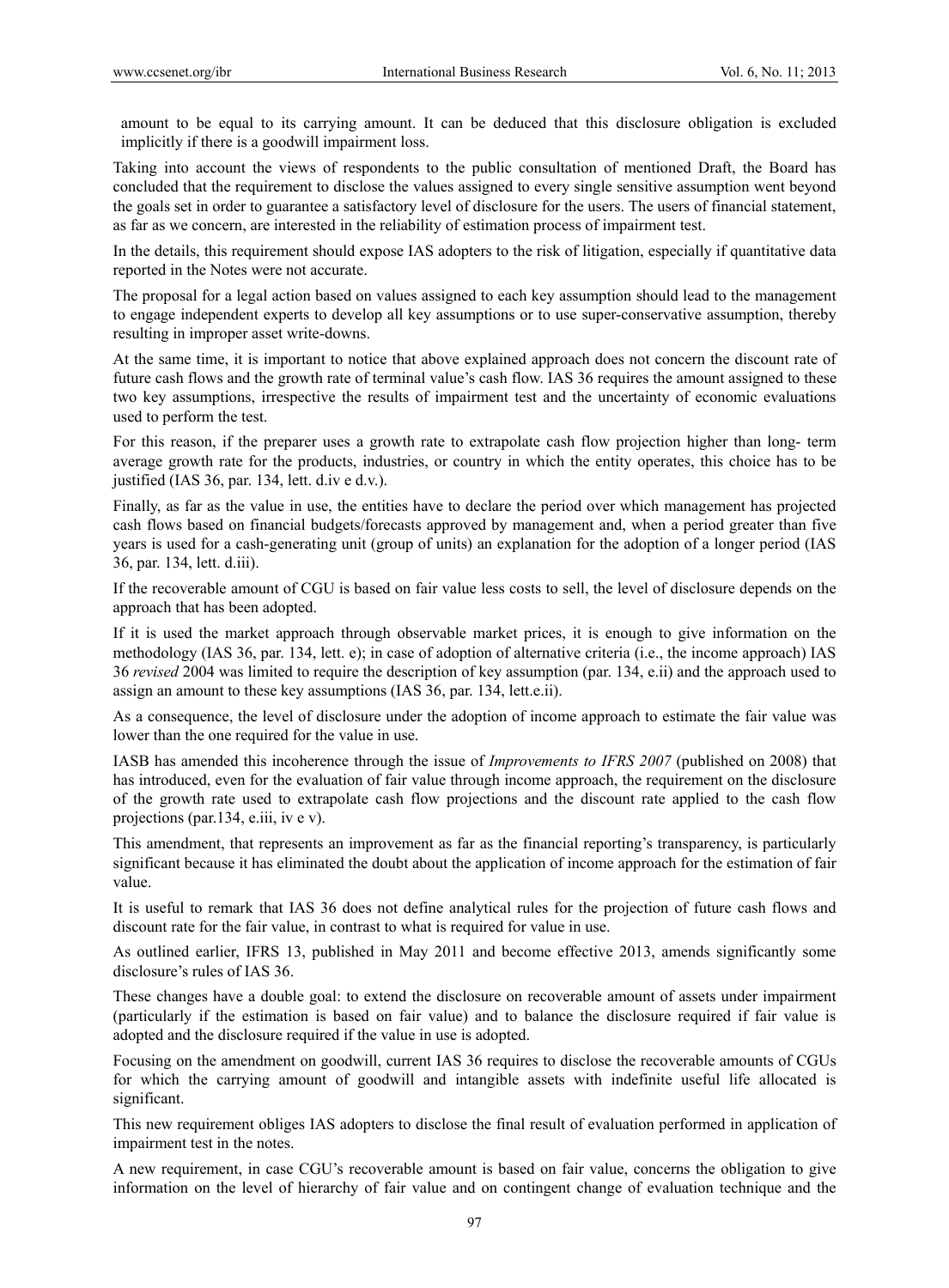reason that justifies this accounting behavior.

As evidence of the importance of this subject for the IASB, in January 2013 IASB has published an *Exposure Draft* that proposes some amendments, just introduced by IFRS 13, on IAS 36 as far as the disclosure.

The Draft remarks that originally IASB intended to require the entities to disclose the recoverable amounts of impaired CGUs (or of CGU that have been object of reversal in the current period).

On the contrary, IAS 36 revised 2011 has extended this requirement to all CGUs for which the carrying amount of goodwill allocated to that unit is significant, nevertheless the recognition of an impairment loss.

The amendments to par. 130 and 134 of the Draft should allow to align the text of the Standard to the real purposes declared by IASB. Without addressing the issue, it seems quite surprising that IASB recognizes to have enacted requirements that are contradictory with the expected goals.

In addition, the Draft includes an amendment that has been already inserted in the Draft to Improvements to IAS/IFRS 2010–2012. This amendment requires to disclose the discount rate that was used in a present value technique in order to determine the recoverable amount of impaired assets, regardless of whether that recoverable amount was based on fair value or on value in use.

At a national level, OIC (Organismo Italiano di Contabilità, the Italian Accounting Standard Setter) has enacted the Application n. 2 "Impairment and Goodwill" in December 2009 for not financial entities. This document addresses the practical application of IAS 36 as far as the measurement of goodwill, providing the users with useful formats in terms of graphs used to insert the numerous information required by IAS 36 (OIC, 2009).

In substantial terms, OIC focuses on the obligation to provide with adequate information on the ways used to determine the terminal value (perpetuity annuity or temporary annuity) and on the related discount rate that, so far as known, could be different from the discount rate used for the cash flows for the period covered by the most recent forecast.

The economic and financial crisis of 2008 has induced the Regulatory Authorities (Banca d'Italia, ISVAP and CONSOB) to enact some recommendations to request the application of requirement on impairment test for Board of directors and for Board of statutory auditors of Italian listed companies.

The communication of 6 February 2009 has this purpose: the Authorities have called attention the Boards of Italian under surveillance to disclose information adequate according the requirements of IAS 36 on impairment test (Banca d'Italia, ISVAP & CONSOB, 2009).

Document n. 4 published in 2010 face the issue in more detail, remarking the need to provide, starting from period 2009, with more exhaustive information as far as some critical phases of impairment test ex-IAS 36 (Banca d'Italia, ISVAP and CONSOB, 2010).

Particularly, Regulatory Authorities believe that impairment's process should be approved "separately" before the approval of financial statement.

As far as the disclosure, The Authorities, in addition to the requirements of IAS 36, oblige the entities to disclose the components of discount rate and to specify whether it is used a rate before or after taxes and the amount of the previous period.

It is also required to focus the preparers on the existence of external impairment indicators and to disclose adequately the contingent not alignment between the market's evidences and the impairment test's result. In example goodwill is not impaired although market capitalization is lower than book value.

The authorities seem to suggest the entities to report the results of sensitivity analysis even if there is absence of conditions required by IAS 36, par. 134, lett.f. (the first condition regards the reasonably possible change in a key assumption on which management has based its determination of CGU's recoverable amount and the second condition is that this reasonable change causes the recognition of an impairment loss).

The recommendations of Regulatory Authorities on goodwill's disclosure have been recalled on Application of OIC: *Application 2.1. Impairment and goodwill for banking sector* (OIC, 2011a) and *Application 2.2. Impairment and goodwill for insurance sector* (OIC, 2011b).

Italian Standard Setter believes that the information about the components of discount rate has to be provided only at a descriptive level. This interpretation is not reported in the Document n. 4 of Regulatory Authorities.

OIC Applications give evidence of obligation to perform sensitivity analysis on the change of future cash flows, growth rate and discount rate. Therefore, a sensitivity analysis conducted only on a single evaluation's driver (i.e., discount rate) is not considered exhaustive and is not compliant with IAS 36 (ESMA, 2013).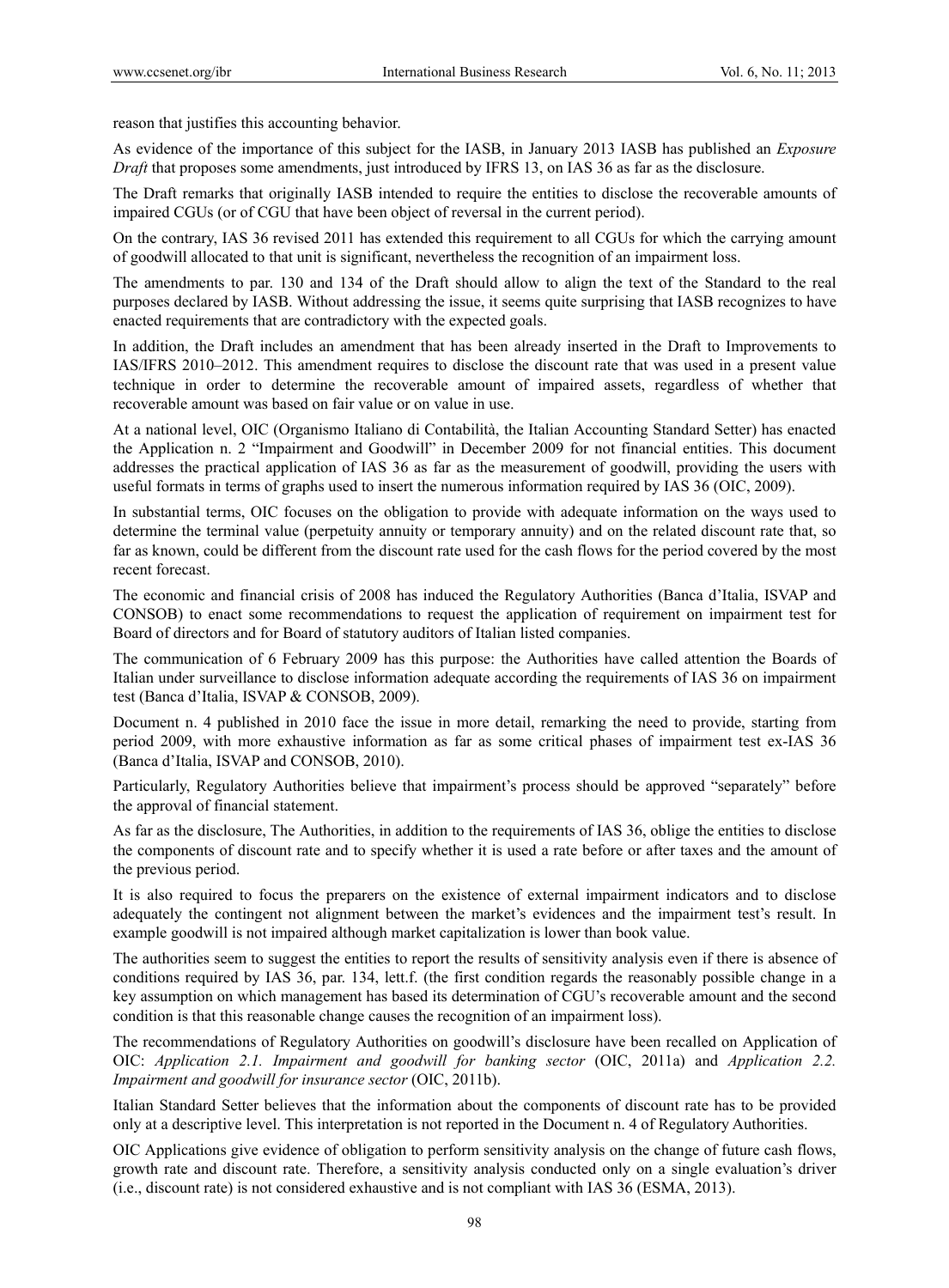## **3. Literature Review**

There has been a considerable number of recent studies regarding the accuracy and level of compliance of financial statements disclosure. The importance of providing reliable and compliant disclosure there have been particularly evident for companies applying IAS/IFRS, considering the volatility of performance that is likely to result from the increased use of fair value (Verriest & Gaeremynck, 2009; Petersen & Plenborg, 2010)

The research on this topic can be divided in two parts: the first one faces the general quality of the disclosure; the second one is focused and limited to the disclosure on specific items.

Concerning the first aspect, the literature contributions have focused particularly on the association between the level of disclosure and the cost of equity (Botosan, 1997; Botosan, 2006; Botosan & Plumlee, 2012; Armitage & Marston, 2008; Barth, Landsman & Lang, 2008).

Other researchers, focusing on the effect of IAS/IFRS adoption process, have demonstrated that the quality of financial statements of companies adopting IAS has increased significantly for companies of the countries analyzed (Austria, Germany and Switzerland), leading to higher liquidity in the capital markets and lower cost of capital to the reporting entities (Daske & Gebhardt, 2006).

Disclosure is a key factor in investing process: Douglas and Verrecchia (1991) have shown that revealing public information to reduce information asymmetry can reduce a firm's cost of capital by attracting increased demand from large investors due to increased liquidity of its securities; Daske and Hail have demonstrated that "serious" IFRS adopters have experienced an increase in liquidity and a decline in cost of capital (Daske, Hail, Leuz & Verdi, 2013).

The issue on impairment test of goodwill is related to the topic regarding the accounting of goodwill, composed of two indistinguishable parts: internally generated goodwill, that can't be accounted for, and purchased goodwill that is recognized in the financial statement. Bloom (2009) stated that it can confidently be expected that, as anomalies and practical difficulties manifest themselves in practice, the current impairment regime will, in its turn, be abandoned. The last developments on this issue seem to demonstrate the reasonability of these considerations.

About specific research on the level of disclosure, it is important to notice that, as analyzed in the paragraph on Regulatory framework, some authors suggest that the goodwill's Impairment Test will satisfy the need for analysts for better information about intangible assets (Donnelly & Keys, 2002). Some research papers have also demonstrated that Impairment regime reflects the underlying economic attributes of goodwill than do amortization charges, finding the association between firms' goodwill charges against income and the firm's investment opportunities (Chalmers, Godfrey & Webster, 2011). IAS 36 is a complicated standard that requires valuation techniques' knowledge. IAS 36 impairment disclosure should provide users of financial statements with better information as goodwill is not amortized (Colquitt & Wilson, 2002).

At international level, some of the evidence relating to the level of disclosure regarding teh impairment test for goodwill comes from analysis on listed Australian market (Carlin & Finch, 2010). The authors have found that the impairment test information is not so clear and "compliant", also because of the recent vicissitudes in financial markets. They have found a material level of "no-compliance" and a material degree of variation in the quality of disclosure pertaining the impairment test procedures.

Similar results are contained in the paper of Hartwig (2012) that has found that the compliance level of goodwill's disclosure for Swedish and Dutch listed companies is low, registering an increase over the time covered by the analysis.

Among the most recent research contributions on the topic, the analysis performed by Devalle and Rizzato (2012) on the quality of mandatory disclosure of goodwill for European listed companies for period 2010 statement. The authors have verified whether the mandatory disclosure is shown in the notes of consolidated financial statements of Italian, French, German and Spanish companies. The results show that the disclosure index is very low and there are significant differences among the stock markets analyzed by the Authors.

Petersen and Plenborg (2010) made an assessment of disclosure quality and compliance levels conducted on Danish listed firms pointing out that a common practice on impairment test of goodwill has not yet been established. The authors have examined how firms implement impairment test of goodwill focusing on the definition of a cash generating unit and how firms measure the recoverable amount of a CGU. They found that some firms do not define a CGU in compliance with IAS 36 and they also have registered some inconsistencies in the way that firm estimate the recoverable amount (the discrepancies regard especially before-tax discount rate, adjusting for risk, and estimating the cash flow in the terminal period).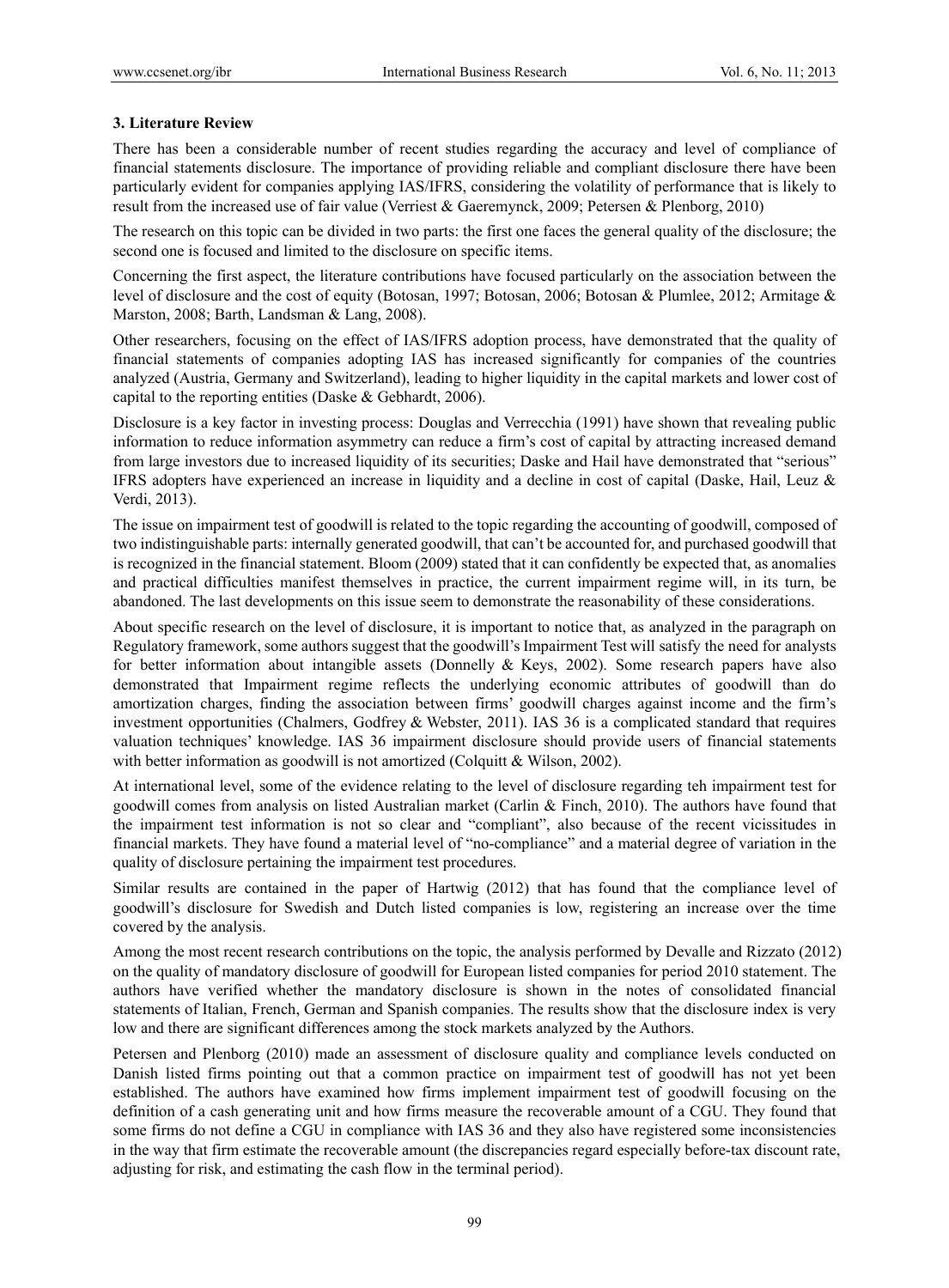An interesting application of a model for measuring the level of disclosure about intangibles developed by University of Ferrara is exposed in the contribution of Bergamini and Zambon (2001). They have appreciated the level of information on intangibles disclosed by Italian, French, German and UK companies in 2001 annual reports. This analysis, that has been developed on financial statements prepared before the application of IAS/IFRS, has demonstrated that traditional financial statements are not able to provide any interesting information on the intangible assets that are key to the company. This contribution has also proved that Continental European companies supply much more information on intangible assets than UK companies.

Some interesting research on this topic has been led by Camodeca and Almici (2012). They have demonstrated that in the European banking sector the level of disclosure regarding the components of Discounted Cash Flow Model used to estimate the recoverable amount increased during the period 2006–2011, and especially after the financial crisis, even if the level of compliance disclosure is lower for some specific topic such as discount rate, growth-rate and terminal value.

In relation to Italian listed companies, Liberatore, Ridi and Di Pietro (2012) have examined the value relevance and reliability perceived by the markets for goodwill and intangible assets recognized in the financial statement for the period 2002–2008, concluding that information relating these intangibles is value relevant in terms of market value.

Teodori and Veneziani (2010) have conducted an analysis on the three main Italian Stock Market indexes in terms of disclosure of intangible assets as required by IAS 36 with the analysis of consolidated financial statements for 2005 and 2006 periods. The level of disclosure in compliance with IAS 36 is summarized through the construction of a "disclosure index". It has emerged that there is not only little voluntary information but at times there is also little mandatory information concerning the most delicate aspects introduced by the IAS 36.

Specifically, some research contribution focuses on some specific information of impairment test regarding the discounted rate for the estimation of value in use for goodwill (Liberatore & Mazzi, 2011). The mentioned analysis compares a sample of Italian companies and a sample of North European country in order to evaluate whether the mandatory disclosure quality is related to the significance that intangible assets have in North European countries. The results demonstrate that the discount rate disclosure level used in estimating goodwill increases following a goodwill write-off.

Another relevant study that contributes to the debate on the appropriateness of disclosure regarding the Impairment Test of goodwill is the one conducted on Italian companies listed on Milan Italian stock exchange by Biancone (2012). The author has analyzed the information offered in terms of disclosure of impairment test of goodwill by consolidated financial statements of companies listed on the Italian Stock Exchange for the periods 2007–2009. The research found that most Italian companies offered incomplete and not compliant disclosure, finding that there is no connection between the recorded amount of goodwill or its impairment and the amount of information.

The importance of a full and compliant disclosure on Impairment test of goodwill in the financial statements is particularly significant: the investors need reliable and material information to help them determine whether they should buy, hold or sell the company's equity instruments. The investors penalize much more the "opacity" of disclosure than the impairment loss: a better quality of disclosure on Impairment Test will offer an important contribution to the answer to financial crisis. Impairment test is not an "accounting act" but an instrument of control and communication to financial markets (Guatri & Bini, 2009).

This paper is focalized on the disclosure of impairment test of goodwill that requires numerous assumptions to be made in estimating recoverable amount. Considerable ambiguity and subjectivity are inherent in this IFRS requirement (Wines, Dagwell & Windsor, 2007).

This paper contributes to existing literature giving interesting results on goodwill impairment disclosure of Italian listed companies for periods 2007–2011 focusing on the analysis of compliance according to IAS 36 through a differentiation for specific topic.

We highlight the critical aspects of disclosure that are particularly sensitive to the discretion of management and to the uncertainty of Financial Crisis. The analysis of current practice of listed Italian companies is a good starting point to evaluate the major difficulties companies face to carry out goodwill's Impairment Test and to reflect on some critical aspects of IAS 36.

This analysis could be of interest to companies, auditors, financial advisors, users of financial statements and standard setters in order to offer some remarks to improve the quality of goodwill's disclosure and to discuss on policy's recommendation and potential rules' improvements.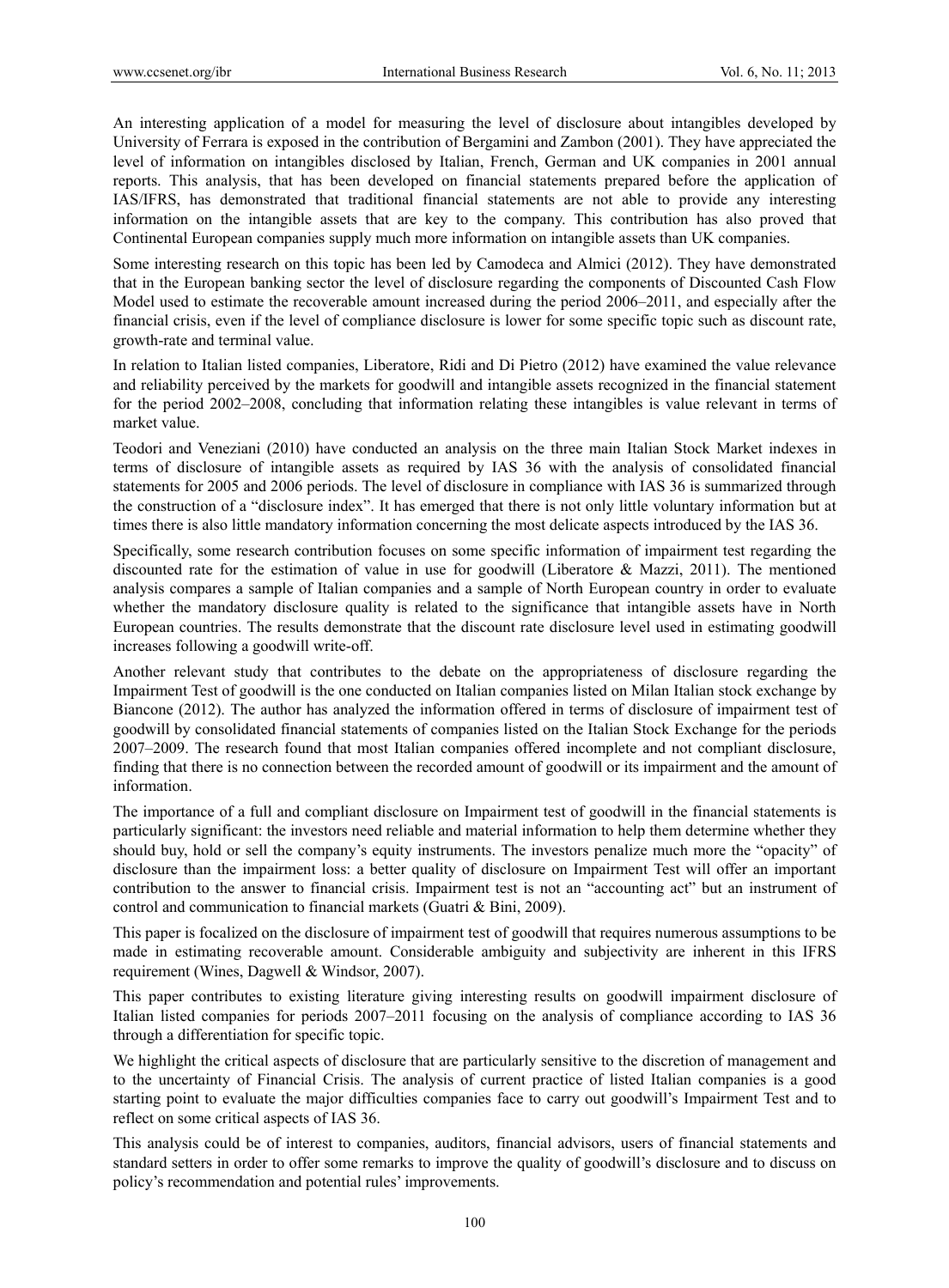## **4. Hypotheses**

This research aims to answer to the following questions about level of disclosure on goodwill's Impairment for a sample of Italian listed companies:

a) are Italian listed companies compliant with requirements of IAS 36 par. 134?

b) can we have some evidences of a disclosure's improvement during the period 2007–2011?

c) are Italian listed companies compliant with recommendations of Italian public Authorities and of Italian Standard Setter on this topic?

d) are there any relations between level of disclosure and some factors, such as market capitalization and ratios like G/E (goodwill on equity), I/G (impairment loss/goodwill)?

According to previous contributions (Carlin & Finch, 2010; Hartwig, 2012; Devalle & Rizzato, 2012; Petersen & Plenborg, 2010; Teodori & Veneziani, 2010; Biancone, 2012) expect that, in the Italian scenario, there is a lack of compliance both with the requirements of IAS 36 and with Italian public Authorities and Italian Standard Setter. The critical aspects could be related to the quality and precision of the information presented in relation to impairment assumptions and testing procedures. In relation to question b), our starting idea is that especially in the depicted contest, where an impairment indicator is more probable than not, the decision not to impair goodwill should require even more clear information and accurate disclosure that the one presented when entities recognizing an impairment loss. For that reason, we expect to find an increase in the disclosure score of the analyzed companies from 2007 to 2011.

As far as the question d) is concerned, the investors of financial markets penalize much more opacity of disclosure than the impairment loss (Guatri & Bini, 2010); so we can assume that listed companies are more sensitive to disclosure problems, perhaps due to reputational problems. In addition, we expect that when the G/E ratio is high, companies are more interested in offering a detailed information on goodwill and when the I/G ratio is relevant, companies are expected to disclosure more and more in detail, as the market is particularly sensitive to these kind of loss. Hence, we expect a positive relation between the level of disclosure and market capitalization, G/E and I/G.

In order to test our hypothesis, we have built disclosure grids and we have assigned a score to the panel companies in order to verify the level of goodwill's disclosure compliance in the period 2007–2011 and its variation during the period covered by the analysis.

The main aspects we have considered refer to the information on basis of value, determination of growth rate, disclosure about discount rate and cash flow and sensitivity analysis.

## **5. Methodology**

This research is structured by 5 phases:

- data collection and identification of companies included in the sample;
- construction of assessment grids on goodwill disclosure provided in the financial statement;
- "disclosure index" construction;
- calculation of disclosure index for each company included in the sample;
- evaluation of results through:
- a) analysis in order to determine the relevance of goodwill on total assets and on total equity and in order to investigate the basis of value used by companies to evaluate recoverable amount of CGU (this is particularly important because the disclosure rules depend on adopted basis of value).
- b) the determination of descriptive statistics' indicators (mode, mean and median);
- c) the analysis of correlation test between disclosure index and some relevant parameters mentioned in our research hypotheses (see par. 6).
- *5.1 First Phase—Data's Collection and Identification of Companies Included in the Sample*

In the first phase, we have collected the consolidated financial statements for a sample of Italian companies that are listed on FTSE MIB of Milan Stock Exchange at 31st December 2012 and it covers a period of 5 years, from 2007 until 2011.

The FTSE MIB is the primary benchmark Index for the Italian equity markets. Capturing approximately 80% of the domestic market capitalization, the Index is derived from the universe of stocks trading on the Borsa Italiana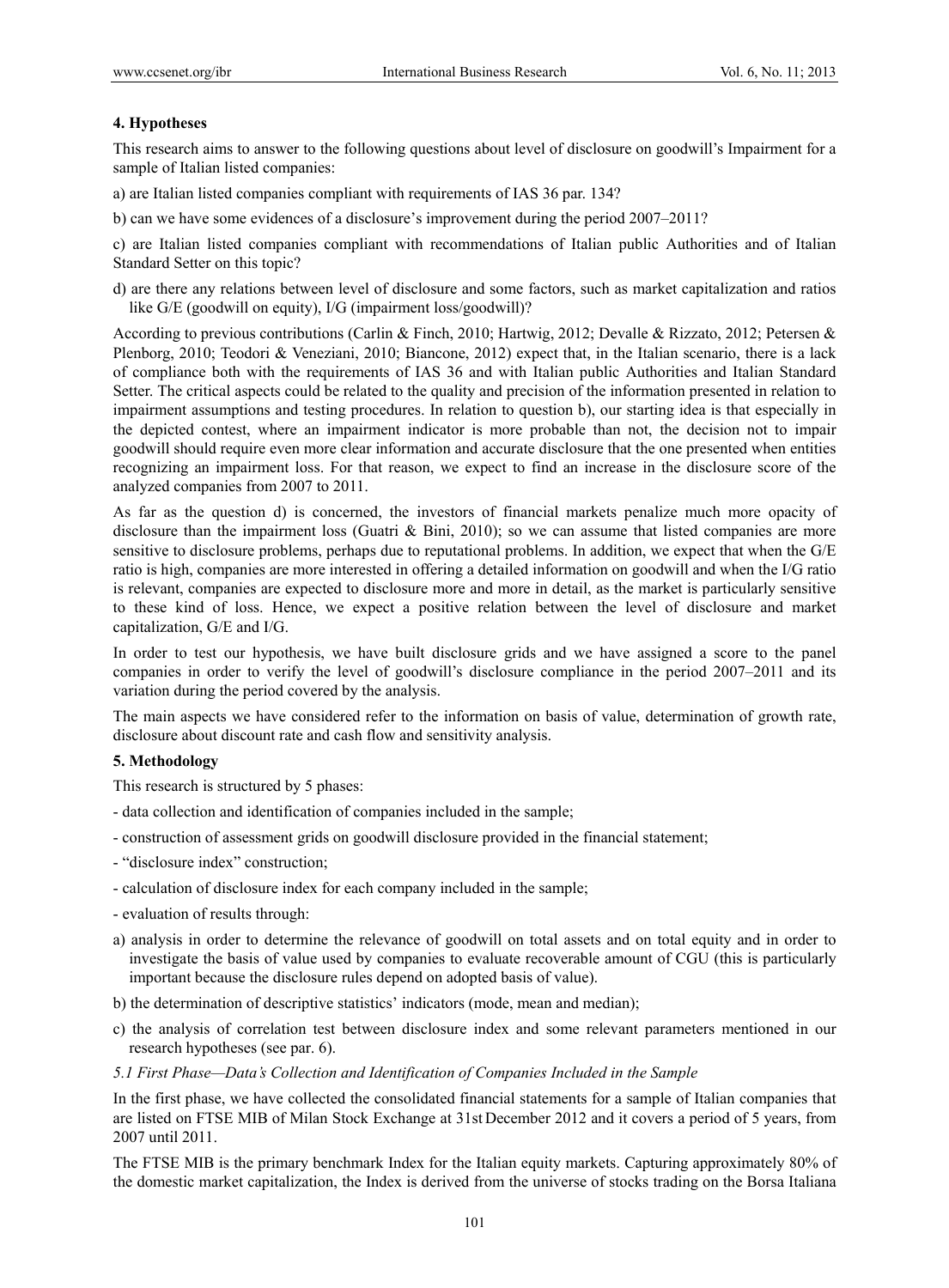main equity market.

The sample is heterogeneous and includes companies belonging to different industries, as presented in Table 1.

|  | Table 1. Companies analyzed |
|--|-----------------------------|
|  |                             |

| Company                       | Industry                  |
|-------------------------------|---------------------------|
| Banca Monte Paschi Siena      | Banking                   |
| Banca Popolare Emilia Romagna | Banking                   |
| BancaPopolare Milano          | Banking                   |
| BancoPopolare                 | Banking                   |
| IntesaSanpaolo                | Banking                   |
| Mediobanca                    | Banking                   |
| Mediolanum                    | Banking                   |
| UbiBanca                      | Banking                   |
| Unicredit                     | Banking                   |
| Azimut Holding                | Financial                 |
| Exor                          | Financial                 |
| Generali                      | Insurance                 |
| A <sub>2</sub> a              | Manufacturing and Service |
| Ansaldo Sts                   | Manufacturing and Service |
| Atlantia                      | Manufacturing and Service |
| Autogrill                     | Manufacturing and Service |
| BuzziUnicem                   | Manufacturing and Service |
| Campari                       | Manufacturing and Service |
| Diasorin                      | Manufacturing and Service |
| Enel                          | Manufacturing and Service |
| Enel Green Power              | Manufacturing and Service |
| Eni                           | Manufacturing and Service |
| Fiat                          | Manufacturing and Service |
| <b>Fiat Industrial</b>        | Manufacturing and Service |
| Finmeccanica                  | Manufacturing and Service |
| Impregilo                     | Manufacturing and Service |
| Lottomatica                   | Manufacturing and Service |
| Luxottica                     | Manufacturing and Service |
| Mediaset                      | Manufacturing and Service |
| Parmalat                      | Manufacturing and Service |
| Pirelli & C                   | Manufacturing and Service |
| Prysmian                      | Manufacturing and Service |
| Salvatore Ferragamo           | Manufacturing and Service |
| Saipem                        | Manufacturing and Service |
| Snam                          | Manufacturing and Service |
| Stmicroelectronics            | Manufacturing and Service |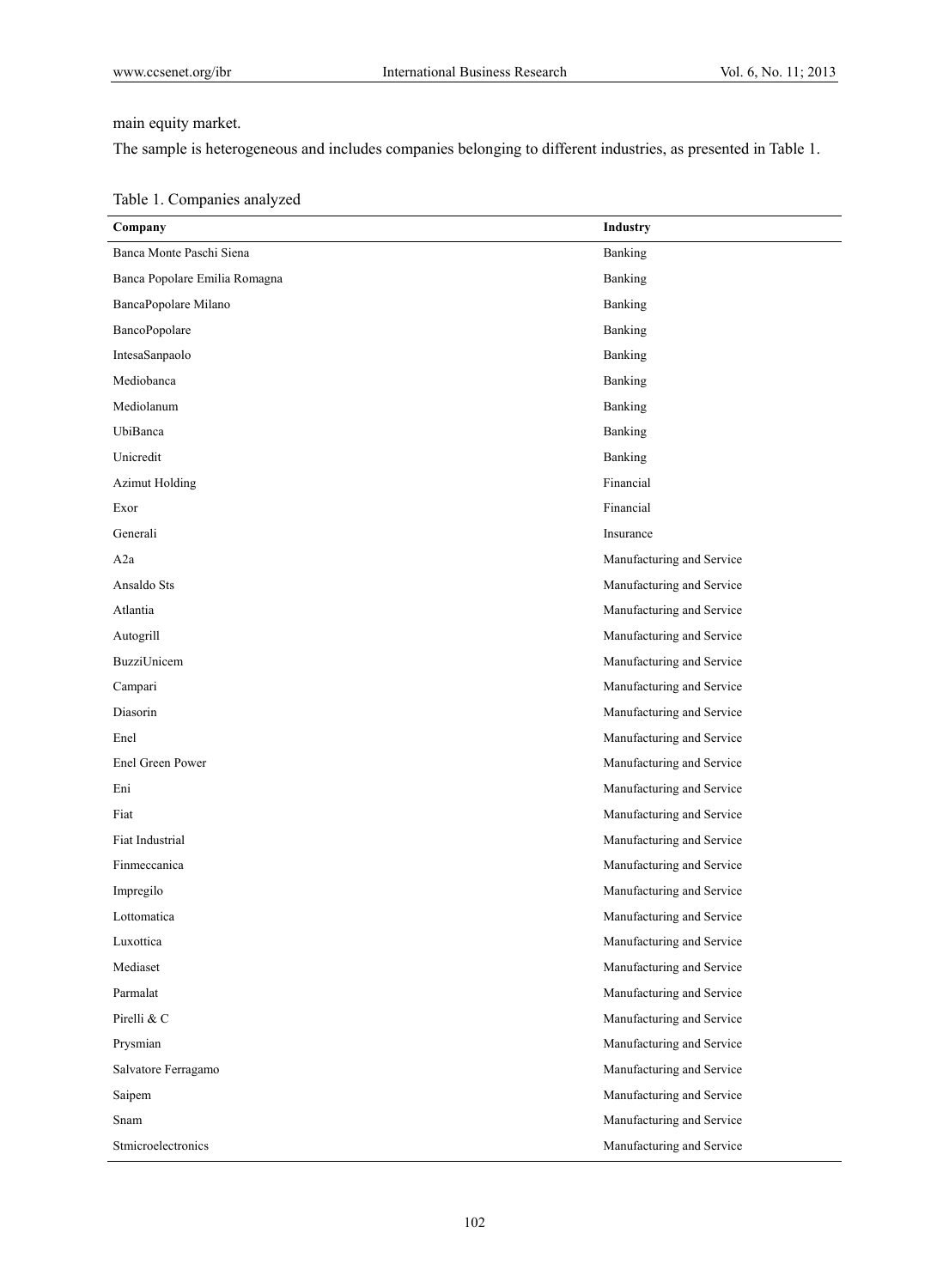| Telecom Italia                | Manufacturing and Service |
|-------------------------------|---------------------------|
| Tenaris                       | Manufacturing and Service |
| Terna-Rete ElettricaNazionale | Manufacturing and Service |
| Tod's                         | Manufacturing and Service |

In Table 2 the number of observations are indicated in the sample for each year covered by the analysis. The number of observations per year is equal to the difference between the total companies in the Index FTSE MIB at 31st December 2012 and the companies excluded from the observation.

#### Table 2. Observations

|                                                    | 2007 | 2008 | 2009 | 2010 | 2011 |
|----------------------------------------------------|------|------|------|------|------|
| Companies in the Index at $31st$ December 2012 (a) | 40   | 40   | 40   | 40   | 40   |
| Companies excluded (b)                             | -8   | -7   | -4   | - 1  | $-3$ |
| Number of observation (a-b)                        | 32   | 35   | 36   |      |      |

Companies have been excluded for two reasons: lack of financial statement IAS/IFRS compliant for one or more period (companies that have been constituted after 2010 or listed after 2010) and no goodwill or irrelevant goodwill recognized in financial statement (Goodwill on Total Asset less than 0,04%).

In this way we have obtained the smallest number of missing data and a reliable sample dataset.

Data extracted for the analysis have been extrapolated from:

- consolidated financial statements for the period covered by analysis: 2007–2011;

- Data stream and Osiris database's resources for market data.

## *5.2 Second Phase—Construction of Assessment Grid*

The most important step of our research has been the construction of assessment grids on goodwill disclosure provided in the financial statement.

In relation to goodwill disclosure, we have built two grids:

(a) **"mandatory disclosure grid"** according to IAS 36 requirements;

(b) **"recommended disclosure grid"** examining the guidelines provided by Italian Standard Setters and Italian public Authorities.

Every grid is composed of two columns: the first one concerns the specific requirement that company has to apply in the notes and the second one contains the pertaining score assigned to each company.

### *Mandatory disclosure grid*

This grid has been constructed on the basis of requirements contained in IAS 36, paragraph 134.

Particularly, the disclosure's requirements have been grouped in the following four areas, in order to simplify the evidence of the analysis:

- Basis of value;
- Value in use, divided into:
	- a) cash flow projection;
	- b) terminal value;
	- c) discount rate;
	- d) growth rate;
	- e) coherence of key assumptions;
- Fair Value;
- Sensitivity Analysis.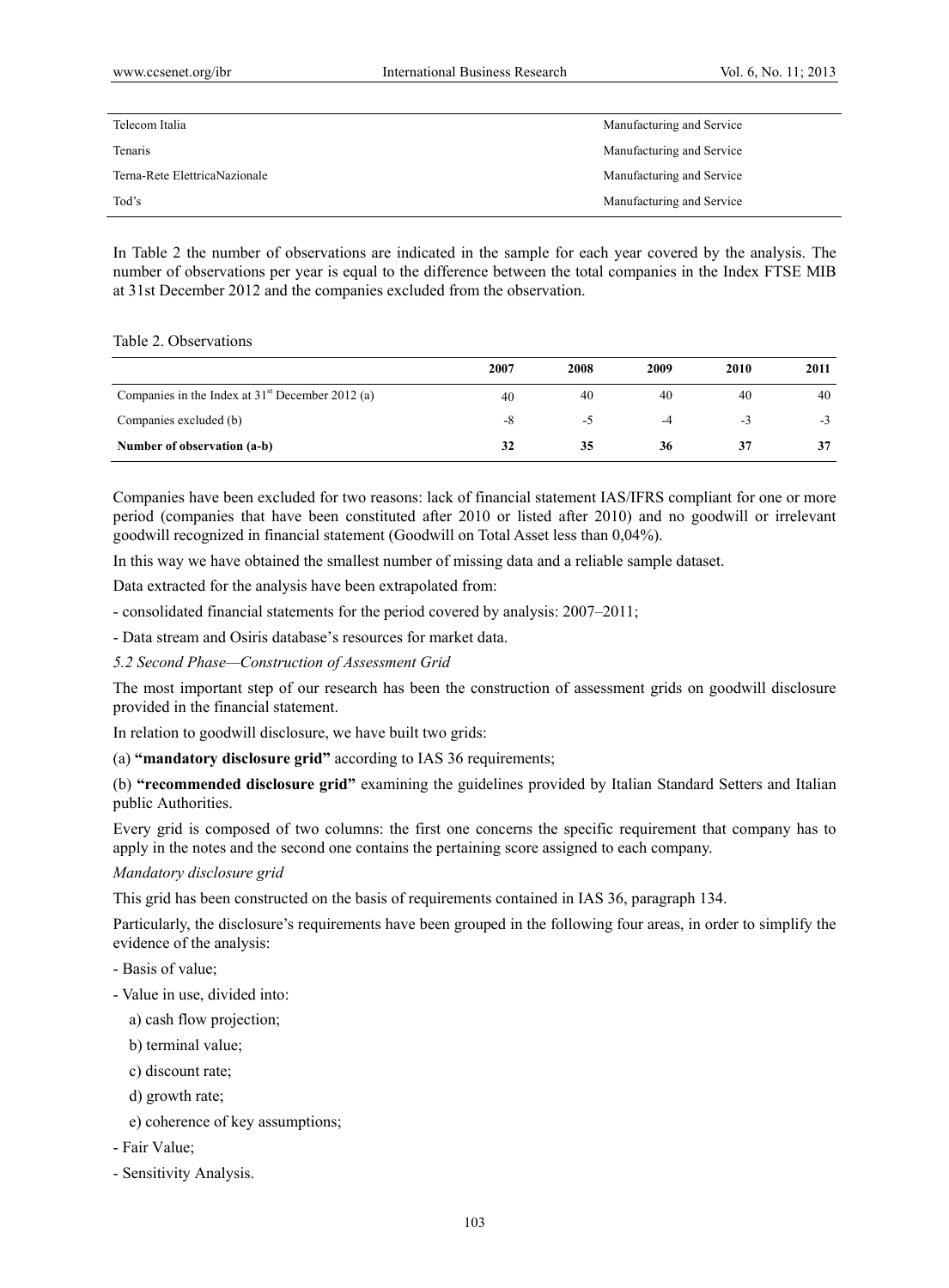The requirements included in each cluster have not extracted *sic et simpliciter* from IAS 36 but it's also a result of an interpretation based on the best theories and best practices on the subject, such as recommendation of Accounting Standard Setter.

Table 3. Mandatory disclosure requirements

| <b>Mandatory Grid</b>                                                                                                                                                                     |                                                                                                                                                                                                                                     |  |  |  |  |  |  |
|-------------------------------------------------------------------------------------------------------------------------------------------------------------------------------------------|-------------------------------------------------------------------------------------------------------------------------------------------------------------------------------------------------------------------------------------|--|--|--|--|--|--|
| <b>Basis of value</b>                                                                                                                                                                     |                                                                                                                                                                                                                                     |  |  |  |  |  |  |
| Has the entity disclosed the basis on which the CGU's recoverable amount has $\theta$ point = information not included                                                                    |                                                                                                                                                                                                                                     |  |  |  |  |  |  |
| determined (fair value or value in use)?                                                                                                                                                  | $1$ point = information complete                                                                                                                                                                                                    |  |  |  |  |  |  |
|                                                                                                                                                                                           | Value in use (the information below are required only if company has applied this basis of value. If not the score is for each<br>requirement N/A, not applicable)                                                                  |  |  |  |  |  |  |
| Value in use—Disclosure on future cash flow for the period covered by the most recent budget/forecast                                                                                     |                                                                                                                                                                                                                                     |  |  |  |  |  |  |
| Has the entity disclosed each key assumption of macro-economic source on which $\theta$ point = information not included                                                                  |                                                                                                                                                                                                                                     |  |  |  |  |  |  |
| management has based its cash flows projections for the period covered by the most<br>recent budgets/forecasts (IAS 36, par. 134, letter d) i).                                           | $0,5$ point = information not complete (only one key<br>assumptions is disclosed)                                                                                                                                                   |  |  |  |  |  |  |
|                                                                                                                                                                                           | $1$ point = information complete (more than one key<br>assumption is disclosed)                                                                                                                                                     |  |  |  |  |  |  |
| Has the entity disclosed each key assumptions of internal source on which                                                                                                                 | $0$ point = information not included                                                                                                                                                                                                |  |  |  |  |  |  |
| management has based its cash flows projections for the period covered by the most<br>recent budget/forecast? (IAS 36, par. 134, let. d) i).                                              | $0,5$ point = information not complete (only one key<br>assumptions is disclosed)                                                                                                                                                   |  |  |  |  |  |  |
|                                                                                                                                                                                           | $1$ point = information complete (more than one key<br>assumption is disclosed)                                                                                                                                                     |  |  |  |  |  |  |
| Has the entity described the management's approach to determining the value(s)                                                                                                            | $0$ point = information not included                                                                                                                                                                                                |  |  |  |  |  |  |
| assigned to each key assumption on which management has based its cash flows<br>projections for the period covered by the most recent budget/forecast? (IAS 36, par.<br>134, lett. d) ii) | $0,5$ point = information not complete (not for all<br>key assumptions)                                                                                                                                                             |  |  |  |  |  |  |
|                                                                                                                                                                                           | $1$ point = information complete                                                                                                                                                                                                    |  |  |  |  |  |  |
| Has the entity disclosed the period covered by the most recent budget/forecast?                                                                                                           | $0$ point = information not included                                                                                                                                                                                                |  |  |  |  |  |  |
|                                                                                                                                                                                           | $1$ point = information complete                                                                                                                                                                                                    |  |  |  |  |  |  |
|                                                                                                                                                                                           | $N/A$ = the period is less than five years                                                                                                                                                                                          |  |  |  |  |  |  |
| Has the entity disclosed the reasons that justify the adoption of a period covered by                                                                                                     | $0$ point = information not included                                                                                                                                                                                                |  |  |  |  |  |  |
| the most recent budget/forecast exceeding five years? (only if this option is<br>exercised)                                                                                               | $1$ point = information complete                                                                                                                                                                                                    |  |  |  |  |  |  |
| Value in use—Terminal value                                                                                                                                                               |                                                                                                                                                                                                                                     |  |  |  |  |  |  |
| Has the entity disclosed the approach applied to assign value(s) to each key                                                                                                              | $0$ point = information not included                                                                                                                                                                                                |  |  |  |  |  |  |
| assumption concerning future cash flows for the period over which management has<br>projected cash flows based on financial budget/forecast?                                              | $1$ point = information complete (it is disclosed the<br>approach to determine the terminal cash flow)                                                                                                                              |  |  |  |  |  |  |
| Has the entity disclosed the approach to assign value(s) to each key assumption                                                                                                           | $0$ point = information not included                                                                                                                                                                                                |  |  |  |  |  |  |
| concerning discount rate used for the estimation of terminal value? (IAS 36, par.<br>134, let. d) ii)                                                                                     | $1$ point = information complete (it is disclosed the<br>approach to determine the discount rate applied to<br>terminal cash flow or it is specified that this rate is<br>the same of the one applied for the budget cash<br>flows) |  |  |  |  |  |  |
| Value in use—Discount rate for the period covered by the most recent budgets/forecasts                                                                                                    |                                                                                                                                                                                                                                     |  |  |  |  |  |  |
|                                                                                                                                                                                           |                                                                                                                                                                                                                                     |  |  |  |  |  |  |

Has the entity disclosed the approach adopted to assign value(s) of each key 0 point = information not included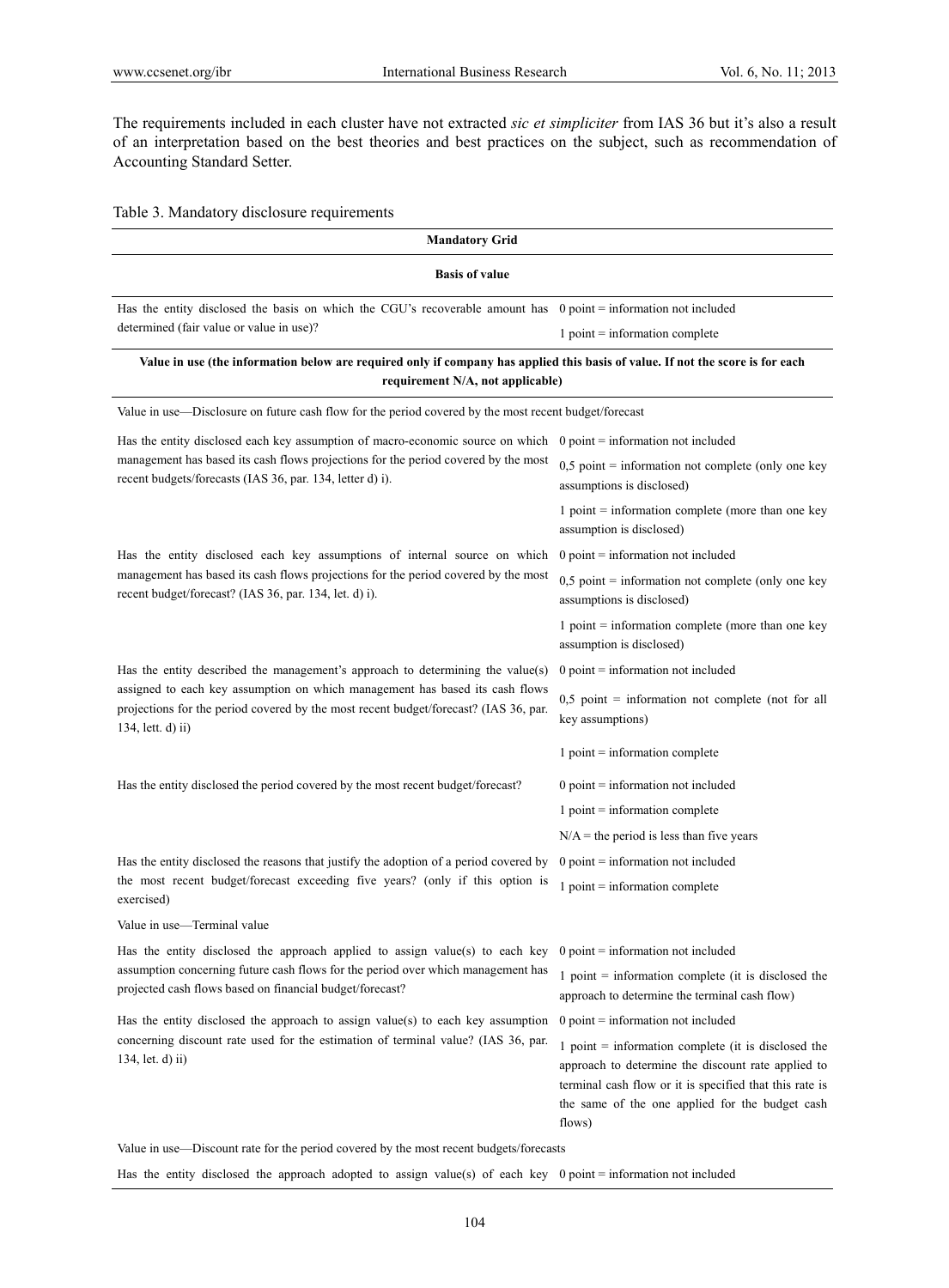| assumptions concerning the discount rate? (IAS 36, par. 134, lett. d) ii)                                                                                                                                              | $0,5$ point = vague and general information (i.e. the<br>entity only declares to have applied the CAPM)                                                                           |
|------------------------------------------------------------------------------------------------------------------------------------------------------------------------------------------------------------------------|-----------------------------------------------------------------------------------------------------------------------------------------------------------------------------------|
|                                                                                                                                                                                                                        | $1$ point = information complete                                                                                                                                                  |
| Has the entity disclosed discount rate applied for the projections of cash flows?                                                                                                                                      | $0$ point = information not included                                                                                                                                              |
|                                                                                                                                                                                                                        | $1$ point = information complete                                                                                                                                                  |
| Value in use—Growth rate                                                                                                                                                                                               |                                                                                                                                                                                   |
| Has the entity disclosed the growth rate (g) used to extrapolate future cash flows for                                                                                                                                 | $0$ point = information not included                                                                                                                                              |
| the period over which management has projected cash flows based on financial<br>budget/forecast?                                                                                                                       | $1$ point = information complete                                                                                                                                                  |
| Has the entity specified whether growth rate g is compliant with the long-term                                                                                                                                         | $0$ point = information not included                                                                                                                                              |
| average growth rate for the products, industries, or country or countries in which the<br>entity operates?                                                                                                             | $1$ point = information complete                                                                                                                                                  |
| Has the entity explained the decision to adopt a growth rate exceeding the long-term<br>average growth rate for the products, industries, or country or countries in which the                                         | $N/A$ = the growth rate does not exceed the growth<br>rate for the industry, etc.                                                                                                 |
| entity operates? (only if this option is exercised)                                                                                                                                                                    | $0$ point = the growth rate exceeds the one for the<br>industry, etc. and the information is not included or<br>it is not included the information on the previous<br>requirement |
|                                                                                                                                                                                                                        | $1$ point = information complete                                                                                                                                                  |
| Value in use—Coherence of key assumptions                                                                                                                                                                              |                                                                                                                                                                                   |
| Has the entity disclosed if values assigned to each key assumption reflect past $N/A =$ if company is fully or partially compliant<br>experience? (IAS 36, par. 134, let. d) ii)                                       | with next requirement                                                                                                                                                             |
|                                                                                                                                                                                                                        | $0$ point = information not included                                                                                                                                              |
|                                                                                                                                                                                                                        | 0,5=information not complete                                                                                                                                                      |
|                                                                                                                                                                                                                        | $1$ point = information complete                                                                                                                                                  |
| Has the entity disclosed if values assigned to each key assumption differ from past $N/A =$ if company is fully or partially compliant<br>experience or external source of information? (IAS 36, par. 134, let. d) ii) | with previous requirement                                                                                                                                                         |
|                                                                                                                                                                                                                        | $0$ point = information not included                                                                                                                                              |
|                                                                                                                                                                                                                        | 0,5 point = information not complete                                                                                                                                              |
|                                                                                                                                                                                                                        | $1$ point = information complete                                                                                                                                                  |
| Fair Value (the information is required only if company has applied this basis of value. If not the score is for each requirement<br>$N/A$ , not applicable)                                                           |                                                                                                                                                                                   |
| Has the entity described the methodology used to determine fair value less costs to                                                                                                                                    | $0$ point = information not included                                                                                                                                              |
| sell?                                                                                                                                                                                                                  | $1$ point = information complete                                                                                                                                                  |
|                                                                                                                                                                                                                        | $N/A$ = if fair value is determined through market<br>approach                                                                                                                    |
|                                                                                                                                                                                                                        | $0$ point = information not included                                                                                                                                              |
| Has the entity described each key assumption on which management has based its<br>determination of fair value less costs to sell?                                                                                      | $0,5$ point = information not complete (only one key<br>assumptions is disclosed)                                                                                                 |
|                                                                                                                                                                                                                        | $1$ point = information complete (more than one key<br>assumption is disclosed)                                                                                                   |
| Has the entity described management's approach to determining the value (values)<br>assigned to each key assumption?                                                                                                   | $N/A =$ if fair value is determined through market<br>approach                                                                                                                    |
|                                                                                                                                                                                                                        | $0$ point = information not included                                                                                                                                              |
|                                                                                                                                                                                                                        | $0,5$ point = vague and general information                                                                                                                                       |
|                                                                                                                                                                                                                        | $1$ point = information complete                                                                                                                                                  |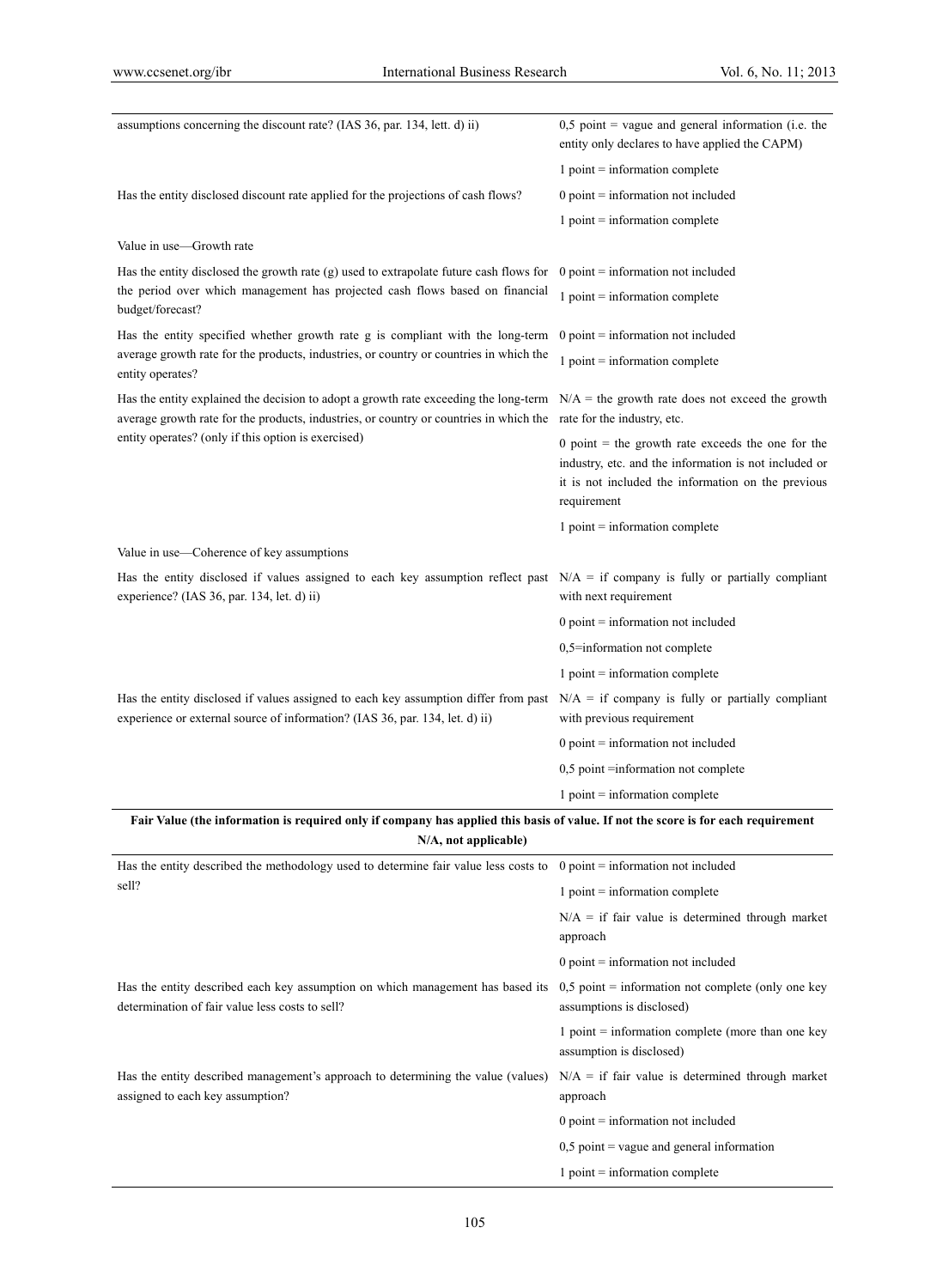| Has the entity disclosed if values of each key assumption reflect past experience or,<br>if appropriate, are consistent with external sources of information?                                                                         | $N/A =$ if fair value is determined through market<br>approach                    |  |
|---------------------------------------------------------------------------------------------------------------------------------------------------------------------------------------------------------------------------------------|-----------------------------------------------------------------------------------|--|
|                                                                                                                                                                                                                                       | $0$ point = information not included                                              |  |
|                                                                                                                                                                                                                                       | $0.5$ point = information not complete                                            |  |
|                                                                                                                                                                                                                                       | $1$ point = information complete                                                  |  |
| Sensitivity analysis (only if a reasonably possible change in a key assumption on which management has based its determination of<br>CGU's recoverable amount would cause the CGU's carrying amount to exceed its recoverable amount) |                                                                                   |  |
| Has the entity disclosed the amount by which the CGU's recoverable amount $N/A =$ if entity has impaired goodwill                                                                                                                     |                                                                                   |  |
| exceeds its carrying amount?                                                                                                                                                                                                          | $0$ point = information not included                                              |  |
|                                                                                                                                                                                                                                       | $1$ point = information complete                                                  |  |
| Has the entity disclosed the value assigned to the key assumption?                                                                                                                                                                    | $0$ point = information not included                                              |  |
|                                                                                                                                                                                                                                       | $0.5$ point = information not complete (only one key<br>assumptions is disclosed) |  |
|                                                                                                                                                                                                                                       | $1$ point = information complete (more than one key<br>assumption is disclosed)   |  |
| Has the entity disclosed the amount by which the value assigned to the key                                                                                                                                                            | $0$ point = information not included                                              |  |
| assumption must change, after incorporating any consequential effects of the<br>change on the other variables used to measure recoverable amount, in order for the<br>CGU's recoverable amount to be equal to its carrying amount?    | $0,5$ point = information not complete (only one key<br>assumptions is disclosed) |  |
|                                                                                                                                                                                                                                       | $1$ point = information complete (more than one key<br>assumption is disclosed)   |  |

#### *Recommended disclosure grid:*

It is important to clarify that both OIC's Guidelines "*Impairment and Goodwill*" and Communications issued by Banca d'Italia, Consob and ISVAP concerning IAS/IFRS do not have the objective to introduce new accounting requirements but to facilitate the correct application of IAS/IFRS requirements.

However, as regards the disclosure on goodwill impairment test, the above-mentioned documents require the preparers to disclose some specific information not expressly required by IAS 36. In particular:

- the Application OIC n. 2 suggests to give information on the amount of goodwill allocated to CGU also for the previous period and the inclusion of chart on relations between CGU and operating segments in case CGU and operating segments do not coincide;

- the Communication enacted by Banca d'Italia, Consob and ISVAP in March 2010 requires the companies to:
- (a) give information on identification of CGU compliant with the operating characteristics and with the strategic vision of the company;
- (b) disclose the components of discount rate;
- (c) clarify if the discount rate is after or before taxes;
- (d) specify if the discount rate coincides with the one of the previous year;
- (e) provide with complete information if companies do not impair carrying value of assets, even though there is a presence of external indicators of Impairment.

- the Applications OIC n. 2.1 and 2.2.—in addition to confirm the recommendation of disclosure required by above mentioned Authorities—require to banks and insurance companies to:

- (a) specify the carrying amount of CGU;
- (b) disclose the approach that has been applied to draw up budget;
- (c) perform sensitivity analysis considering the hypotheses on flows, discount rate and growth rate;
- (d) perform "variability" analysis in order to point out the impact on CGU's recoverable amount in case there is a simultaneous change of key assumption's values.

The requirements of these Guidelines have been effective starting from financial statements 2010.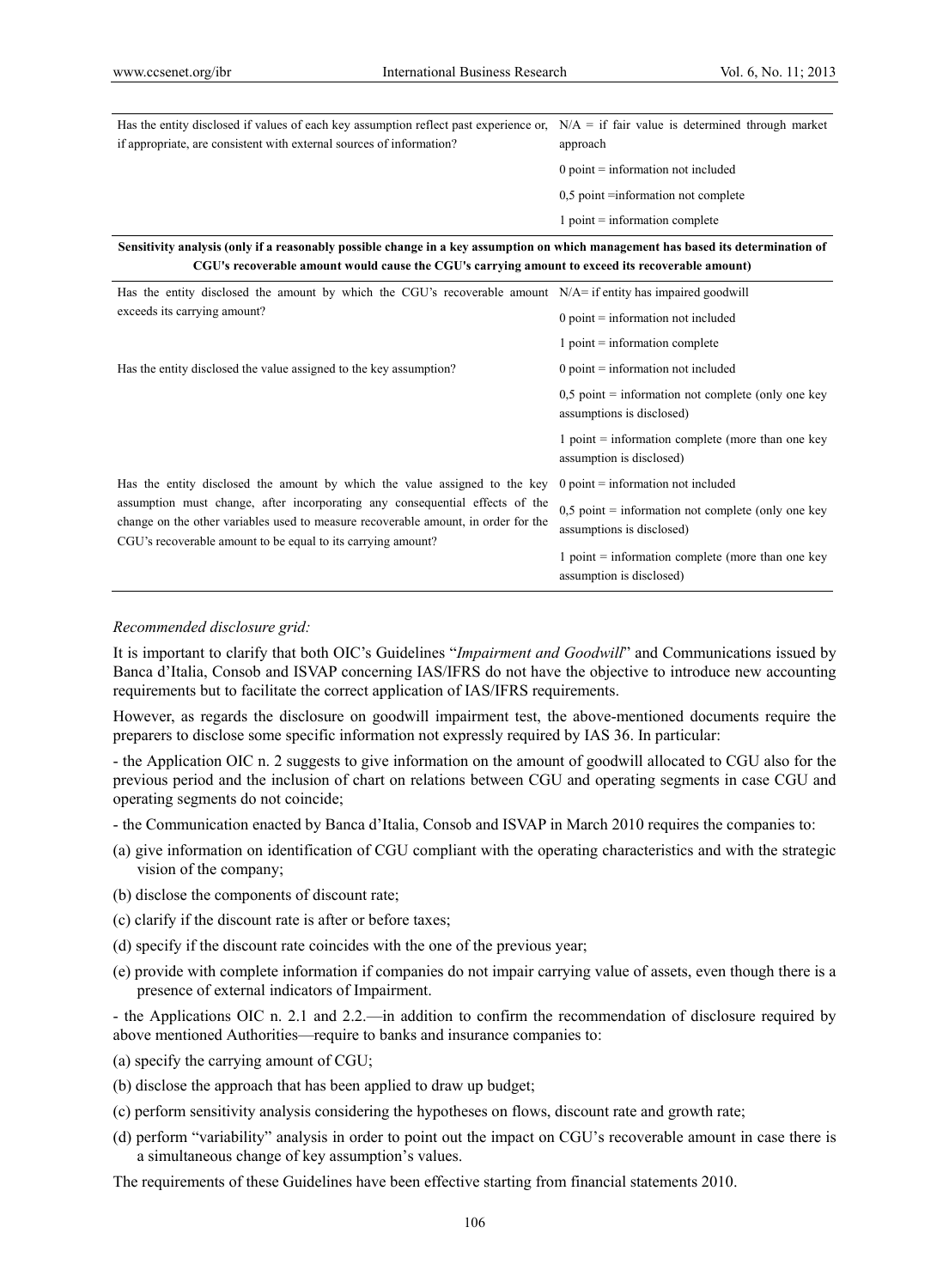As this paper focalizes its attention on the disclosure concerning the evaluations of goodwill for Impairment test, the analysis on the level of compliance with Guidelines of OIC and Recommendations of Authorities has taken into consideration only the aspects concerning this topic.

The grids we have prepared to evaluate the level of compliance with the suggestion of Italian Standard Setter and Authorities are the following:

Table 4. Recommended disclosure requirements

| <b>Recommended Grid</b>                                                                                                       |                                                                       |  |  |  |  |  |
|-------------------------------------------------------------------------------------------------------------------------------|-----------------------------------------------------------------------|--|--|--|--|--|
| Discount rated is closure                                                                                                     |                                                                       |  |  |  |  |  |
| Is it disclosed Risk free-rate?                                                                                               | 0point=information not included                                       |  |  |  |  |  |
|                                                                                                                               | 1point=complete<br>information(quantitative or descriptive)           |  |  |  |  |  |
| Beta                                                                                                                          | 0point=information not included                                       |  |  |  |  |  |
|                                                                                                                               | 1point=complete information                                           |  |  |  |  |  |
| Risk premium                                                                                                                  | 0point=information not included                                       |  |  |  |  |  |
|                                                                                                                               | 1point=complete information                                           |  |  |  |  |  |
| Cost of debt                                                                                                                  | N/A=entity uses equity's approach                                     |  |  |  |  |  |
|                                                                                                                               | 0point=information not included                                       |  |  |  |  |  |
|                                                                                                                               | 1point=complete information                                           |  |  |  |  |  |
| Proportion of equity and debt on funding mix-if entity apply unlevered cash flow                                              | N/A=entity uses equity's approach                                     |  |  |  |  |  |
|                                                                                                                               | 0point=information not included                                       |  |  |  |  |  |
|                                                                                                                               | 1point=complete information                                           |  |  |  |  |  |
|                                                                                                                               | 0point=information not included                                       |  |  |  |  |  |
| Has the entity specified if the discount rate corresponds to the one used in the previous period?                             | 1point=complete information                                           |  |  |  |  |  |
| Has the entity clarified if the discount rate is after or before taxes?                                                       | 0point=information not included                                       |  |  |  |  |  |
| 1point=complete information                                                                                                   |                                                                       |  |  |  |  |  |
| Disclosure on external indicators of Impairment                                                                               |                                                                       |  |  |  |  |  |
| Has entity disclosed on presumed indicators of external sources of information in a complete way?                             | 0point=information not included                                       |  |  |  |  |  |
| Only if entity has not impaired goodwill                                                                                      | 0,5point=information not complete                                     |  |  |  |  |  |
|                                                                                                                               | 1point=complete information                                           |  |  |  |  |  |
|                                                                                                                               | N/A=entity has impaired goodwill                                      |  |  |  |  |  |
| Additional Recommended Grid for banks and insurance companies                                                                 |                                                                       |  |  |  |  |  |
| Requirement                                                                                                                   | Score                                                                 |  |  |  |  |  |
| Has entity disclosed the approach that has been applied for the budget/forecast? (budget that has been                        | 0point=information not included                                       |  |  |  |  |  |
| approved and publicized to the market; budget that has been approved and publicized to the market but<br>not more up-to-date) | $1$ point = complete information                                      |  |  |  |  |  |
| Has sensitivity analysis been conducted on the basis of following factors: future cash flow, growth rate,                     | 0point=information not included                                       |  |  |  |  |  |
| discount rate?                                                                                                                | 0,5=informationnotcomplete(notmo<br>rethantwoassumptionsaredisclosed) |  |  |  |  |  |
|                                                                                                                               | 1point=complete information                                           |  |  |  |  |  |
| Has the entity carried out also a variability analysis?                                                                       | 0point=information not included                                       |  |  |  |  |  |
|                                                                                                                               | 1point=complete information                                           |  |  |  |  |  |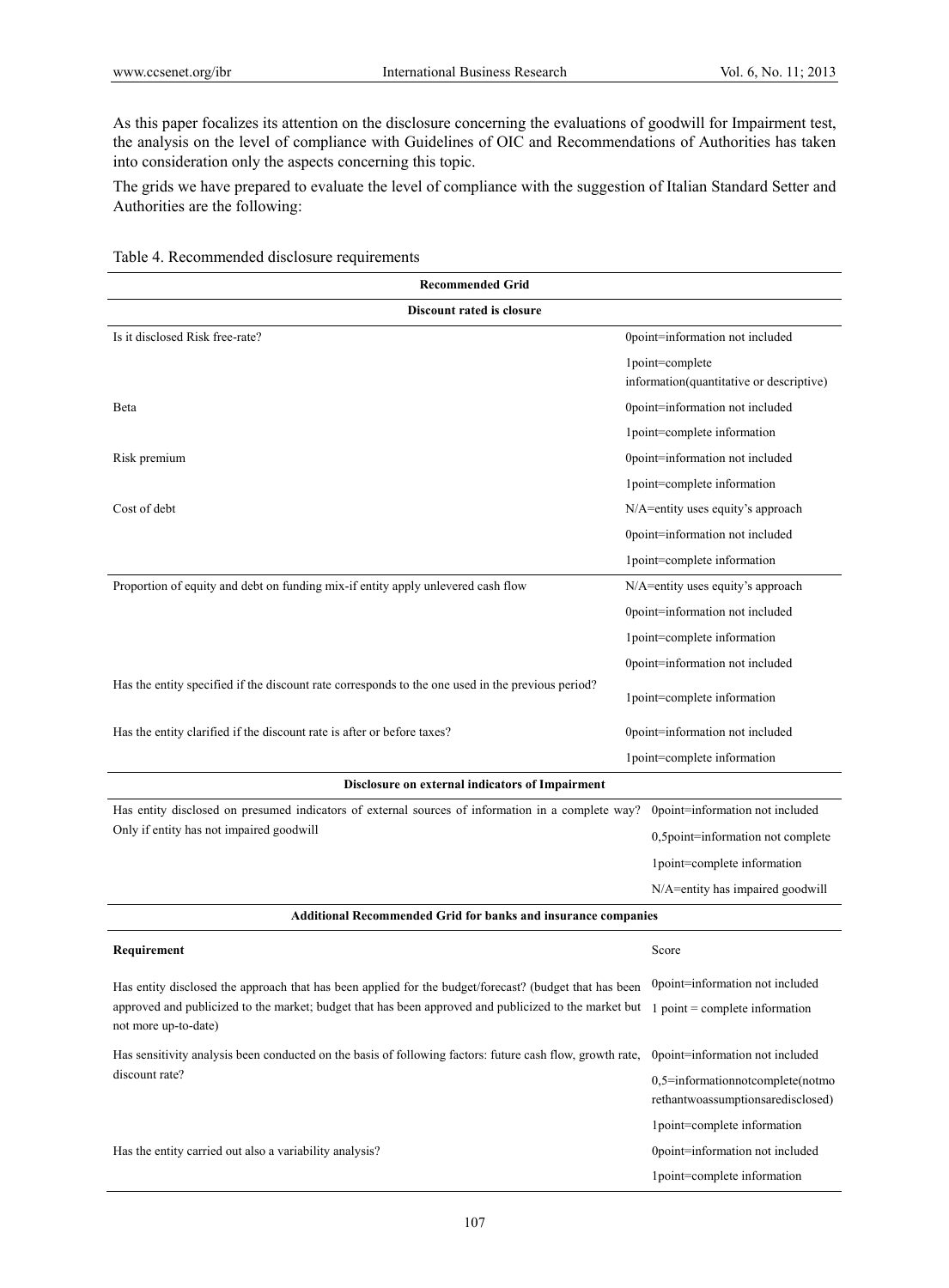## *5.3 Third and Fourth Phases—"Disclosure Index" Construction and Calculation*

We have calculated disclosure index for every period covered by the analysis for each company included in the sample and examined the disclosure in the notes of financial statement in order to evaluate the quality of disclosure for the requirements included both in the mandatory grid and in recommended grid. The *total score* is the sum of the assigned scores for each requirements; this is an absolute value, expressive of the company's disclosure level on goodwill's impairment test.

At the end we have calculated the annual disclosure index as the ratio between the *total score* and the *total potential score,* that represents the achievable score in case of full compliance.

This approach has been adopted both for mandatory disclosure and for recommended disclosure (in case of banks or insurance companies we have also scored the level of disclosure according to further guidelines, suggested by Italian Standard setter for those companies).

## **6. Empirical Results**

#### *6.1 Preliminary Analysis*

In 2009 about 22% of companies in the sample has accounted an impairment loss of goodwill; this percentage has increased up to 35% in 2010 and in the last period analyzed (period 2011) the companies impairing goodwill were about 60%.

It is also interesting to notice that in 2008 that has been the first year of financial crisis, about 43% of companies has impaired goodwill in comparison to almost 20% of companies in the previous year (see Table 5).

However (see Table 6), the amount of goodwill's write-down recognized in the period 2007–2010 is not comparable to values registered in the income statements of 2011 both in absolute level and in relative value (i.e., impairment rate, as ratio between impairment loss of goodwill and carrying value of goodwill: 1,73% in 2008 while almost 23% in 2011)

Inter alia, in general terms, mean incidence of goodwill on equity and mean incidence of goodwill on total assets remain stable in the course of time (see Table 7).

|                                        | 2011 | 2010 | 2009 | 2008 | 2007 |
|----------------------------------------|------|------|------|------|------|
| $No$ Impairing entities                | 22   | 13   |      |      | 6    |
| $No$ Entities with goodwill            | 37   | 37   | 36   | 35   | 32   |
| % Impairing entities on total entities | 59%  | 35%  | 22%  | 43%  | 19%  |

#### Table 5. Impairing entities

| Table 6. Impairment rate |         |         |         |         |         | Euro/million |
|--------------------------|---------|---------|---------|---------|---------|--------------|
|                          | 2011    | 2010    | 2009    | 2008    | 2007    | 2006         |
| <b>Total Goodwill</b>    | 147.447 | 161.824 | 159.608 | 155.811 | 149.807 | 93.441       |
| Total Impairment         | 37.257  | 966     | 106     | 2.592   | 210     |              |
| Impairment rate*         | 23%     | $0.6\%$ | $0.1\%$ | $1.7\%$ | $0.2\%$ |              |

**\*Impairment rate (I/G) = Impairment period X/Goodwill 31.12.X-1** 

#### Table 7. Impact of goodwill on equity and on total asset

|                      | 2011 | 2010 | 2009 | 2008 | 2007 |
|----------------------|------|------|------|------|------|
| Goodwill/Equity      | 50%  | 44%  | 47%  | 57%  | 52%  |
| Goodwill/Total Asset | 2%   | 12%  | 12%  | 0.13 | 14%  |

The above evidence—in particular the significant increase of impairment rate in 2011—seems to confirm the worries that have been revealed by IASB and recently by ESMA. The Board and European Securities and Markets Authority believe that the recognition of impairment loss in income statement often came too late during the financial crisis.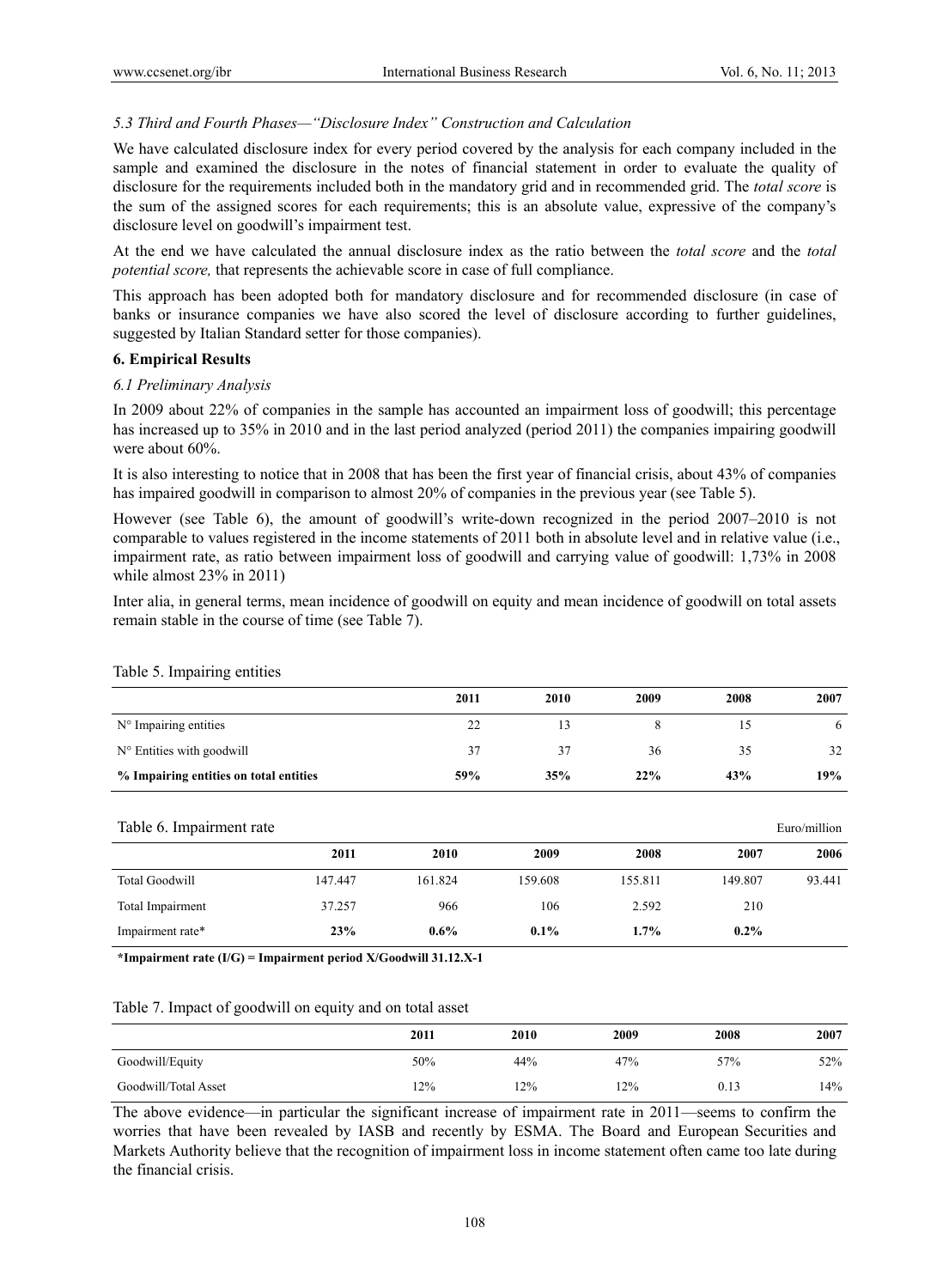It is important to clarify that this paper has not evaluated the accuracy and correctness of impairment procedures applied by the companies in the sample. In other words, the fact that a company has not impaired can't be considered *a priori* an IFRS not compliant behavior.

We have already pointed out that the content of disclosure on goodwill depends on the basis of value that has been used to evaluate the recoverable amount of CGU. Therefore, to understand the results of this research, it seems useful to describe the choice that has been made for the companies in the sample.

Value in use is the basis of value that has been chosen by almost all the companies in the period covered by the analysis; fair value is a basis of value that has been used just as a control method or, in some cases, fair value is used for minor CGU for which management has not the availability of data that are necessary to draw up budget or forecast.

Table 8 indicates, for any period, the number of companies as main criterion, for one or more CGU, the fair value as basis of value (also together with value in use).

#### Table 8. Impairment test based on fair value

|            | 2011 | 2010 | 2009 | 2008 | 2007 |
|------------|------|------|------|------|------|
| Fair value |      |      |      |      |      |

From our analysis, it is possible to notice that fair value is estimated through the market approach.

Therefore, at the moment, the income approach is not applied for the estimation of fair value. At this regard, if recoverable amount is based on fair value (less costs to sell) using observable market prices, IAS 36 requires the preparers to disclose the methodology that has been used (i.e., multiples from comparable firms or multiples from comparable transactions).

## *6.2 IAS/IFRS Disclosure—Comprehensive Evaluation*

For all the companies in the sample, the compliance level is increasing from 2007 on. This improvement is evident from the results in Table 9.

In 2007, no companies reached a compliance level higher than 80% and at the same time 16 companies out of 32 reached a level lower than 20% even if, in some cases, the companies had recognized significant goodwill in financial statement. Conversely, in 2011, 5 companies (out of 37) had a compliance score more than 80% and only one company had a bad level of compliance on goodwill disclosure (lower than 20%).

Nevertheless, it is important to underline that even in 2011 no companies reached full level of compliance on goodwill's disclosure.

| 2011           |                  |                   |                             |  |  |  |  |
|----------------|------------------|-------------------|-----------------------------|--|--|--|--|
| Range          | N.               | % sample analyzed | <b>Cumulative frequency</b> |  |  |  |  |
| $0 - 20%$      | 1                | 3%                | 3%                          |  |  |  |  |
| 21%-40%        | 9                | 24%               | 27%                         |  |  |  |  |
| 41%-60%        | 14               | 38%               | 65%                         |  |  |  |  |
| $61\% - 80\%$  | 8                | 22%               | 86%                         |  |  |  |  |
| 81%-95%        | 5                | 14%               | 100%                        |  |  |  |  |
| $95\% - 100\%$ | $\boldsymbol{0}$ | $0\%$             | 100%                        |  |  |  |  |
| <b>Total</b>   | 37               | 100%              |                             |  |  |  |  |
|                |                  | 2010              |                             |  |  |  |  |
| Range          | N.               | % sample analyzed | <b>Cumulative frequency</b> |  |  |  |  |
| $0 - 20%$      | ı                | 3%                | 3%                          |  |  |  |  |
| 21%-40%        | 14               | 38%               | 41%                         |  |  |  |  |

Table 9. Compliance range 2007–2011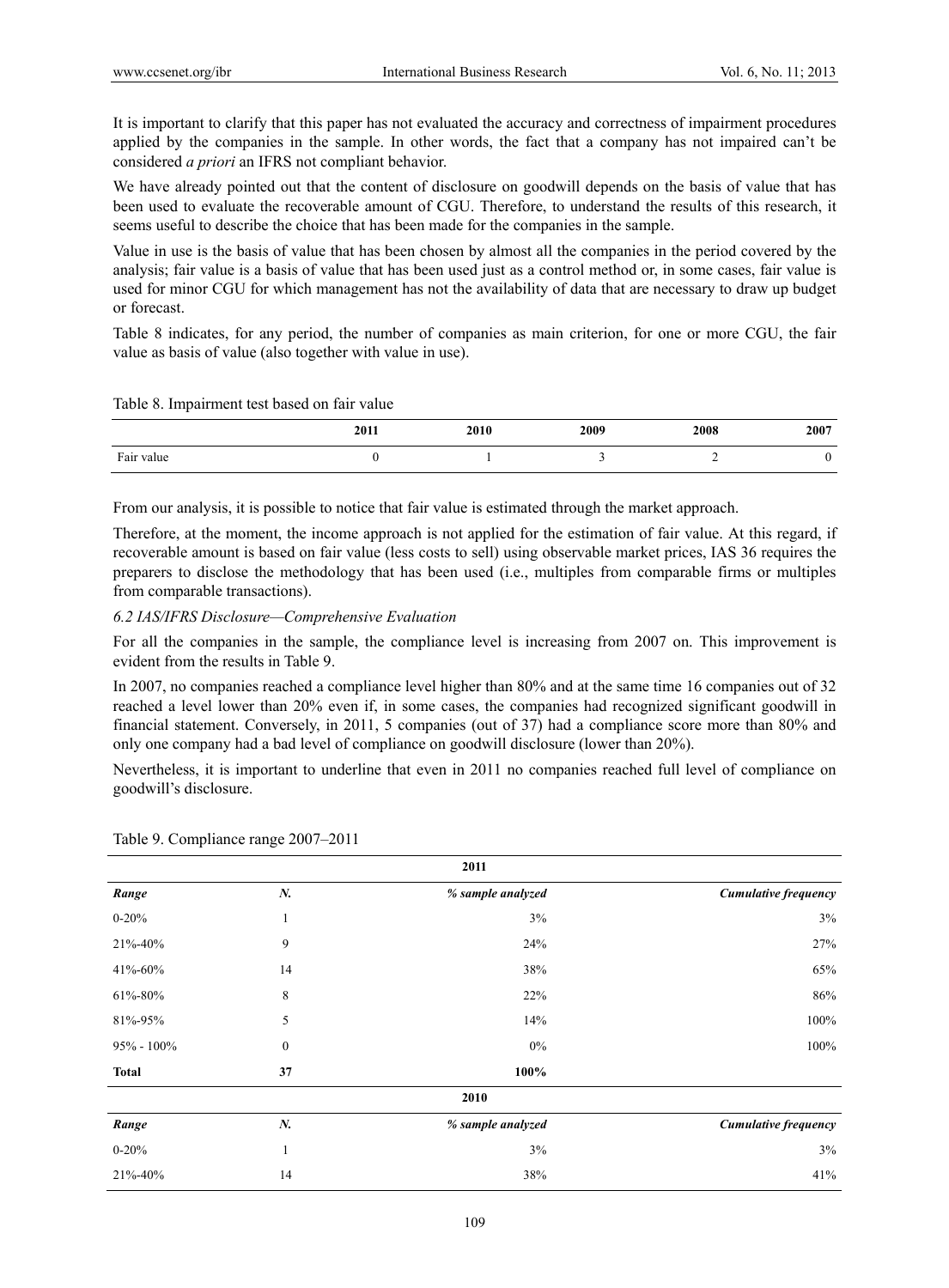| $41\% - 60\%$ |                         |                   |                      |
|---------------|-------------------------|-------------------|----------------------|
| 21%-40%       | 10                      | 31%               | 81%                  |
| $0-20\%$      | 16                      | 50%               | $50\%$               |
| Range         | $\boldsymbol{N\!}.$     | % sample analyzed | Cumulative frequency |
|               |                         | 2007              |                      |
| <b>Total</b>  | 35                      | 100%              |                      |
| 95%-100%      | $\boldsymbol{0}$        | $0\%$             | $100\%$              |
| 81%-95%       | $\overline{c}$          | 6%                | 100%                 |
| 61%-80%       | 5                       | 14%               | 94%                  |
| $41\% - 60\%$ | 11                      | 31%               | $80\%$               |
| 21%-40%       | 16                      | 46%               | 49%                  |
| $0 - 20%$     | $\mathbf{1}$            | 3%                | 3%                   |
| Range         | $\boldsymbol{N\!}.$     | % sample analyzed | Cumulative frequency |
|               |                         | 2008              |                      |
| Total         | 36                      | 100%              |                      |
| 95%-100%      | $\boldsymbol{0}$        | $0\%$             | $100\%$              |
| 81%-95%       | $\overline{\mathbf{3}}$ | $8\%$             | $100\%$              |
| 61%-80%       | $\sqrt{4}$              | 11%               | $92\%$               |
| 41%-60%       | 12                      | 33%               | 81%                  |
| 21%-40%       | 17                      | 47%               | 47%                  |
| $0-20\%$      | $\boldsymbol{0}$        | $0\%$             | $0\%$                |
| Range         | $\boldsymbol{N}$        | % sample analyzed | Cumulative frequency |
|               |                         | 2009              |                      |
| Total         | 37                      | 100%              |                      |
| 95%-100&      | $\boldsymbol{0}$        | $0\%$             | 100%                 |
| $81\% - 95\%$ | $\overline{4}$          | $11\%$            | $100\%$              |
| $61\% - 80\%$ | $\boldsymbol{7}$        | 19%               | $89\%$               |
| 41%-60%       | 11                      | 30%               | $70\%$               |

Figure 1 highlights the trend of mode, mean and median values of disclosure on goodwill's compliance with the requirements of IAS 36 in the period 2007–2011.

The increasing trend of mean and median values confirms the improvement of disclosure's quality, as shown in the previous Table.

We can observe that in the first period there are companies that do not provide any information on economic evaluation aimed at testing the recoverable amount of goodwill in consolidated financial statements.

From this point of view, the decrease of mode value registered in 2011 (35.29% in 2011; 50% in 2010)—even if it is not an indicator of a decrease in the disclosure–highlights that, even in recent times, cases of not compliance still remain.

Table 10 displays that in 2008 for many companies it has been a turning point concerning compliance with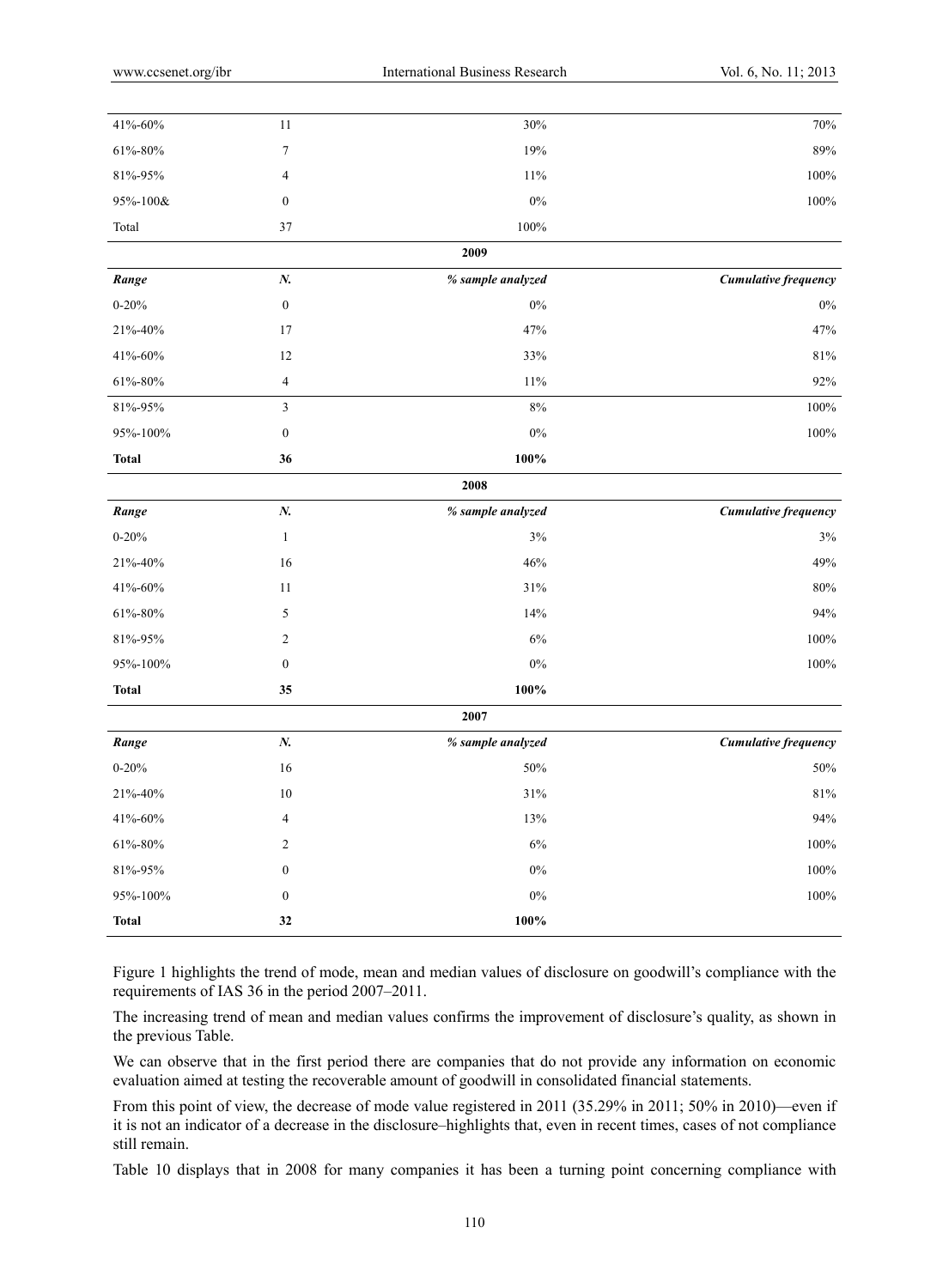requirements of IAS 36. In this period, in fact, the median and mean values have registered an important increase (respectively 23% and 19%).

This positive change is higher that the one the indicators have reached on the whole in the three years (2009–2011). It is important to notice that, at this regard, the number of companies that registered an impairment loss of goodwill in 2008 is significantly superior to the one in 2007 (see Table 5).

Table 10. IAS 36 Compliance. Disclosure score—mode, mean and median 2007-2011

|                                         | 2007  | 2008 | 2009 | 2010 | 2011 |
|-----------------------------------------|-------|------|------|------|------|
| Compliance IAS Disclosure score: Mean   | 23%   | 42%  | 47%  | 50%  | 55%  |
| Compliance IAS Disclosure score: Median | 20%   | 43%  | 44%  | 50%  | 53%  |
| Compliance Disclosure score: Mode       | $0\%$ | 26%  | 28%  | 50%  | 35%  |



Figure 1. IAS 36 compliance. Disclosure score—mode, mean and median 2007-2011

## *6.3 IAS/IF FRS Disclosure e– Evaluation f for Subject*

|  | Table 11. Compliance disclosure score for subject (ex IAS 36) |  |
|--|---------------------------------------------------------------|--|
|  |                                                               |  |

|                                                                                                                                                                                                                                                                          | 2011 | 2010 | 2009 | 2008 | 2007 |
|--------------------------------------------------------------------------------------------------------------------------------------------------------------------------------------------------------------------------------------------------------------------------|------|------|------|------|------|
| <b>Basis of value</b>                                                                                                                                                                                                                                                    |      |      |      |      |      |
| Has the entity disclosed the basis on which the CGU's recoverable amount has determined<br>(fair value or value in use)?                                                                                                                                                 | 99%  | 99%  | 99%  | 99%  | 89%  |
| Value in use - Value in use – Disclosure on future cash flow for the period covered by the most recent budget/forecast                                                                                                                                                   |      |      |      |      |      |
| Has the entity disclosed each key assumption of macro-economic source on which<br>management has based its cash flows projections for the period covered by the most<br>recent budgets/forecasts (IAS 36, par. 134, letter d) i).                                        | 34%  | 24%  | 18%  | 16%  | 6%   |
| Has the entity disclosed each key assumptions of internal source on which management<br>has based its cash flows projections for the period covered by the most recent<br>budget/forecast? (IAS 36, par. 134, let. d) i).                                                | 58%  | 54%  | 49%  | 41%  | 26%  |
| Has the entity described the management's approach to determining the value(s) assigned<br>to each key assumption on which management has based its cash flows projections for the<br>period covered by the most recent budget/forecast? (IAS 36, par. 134, lett. d) ii) | 46%  | 36%  | 32%  | 30%  | 18%  |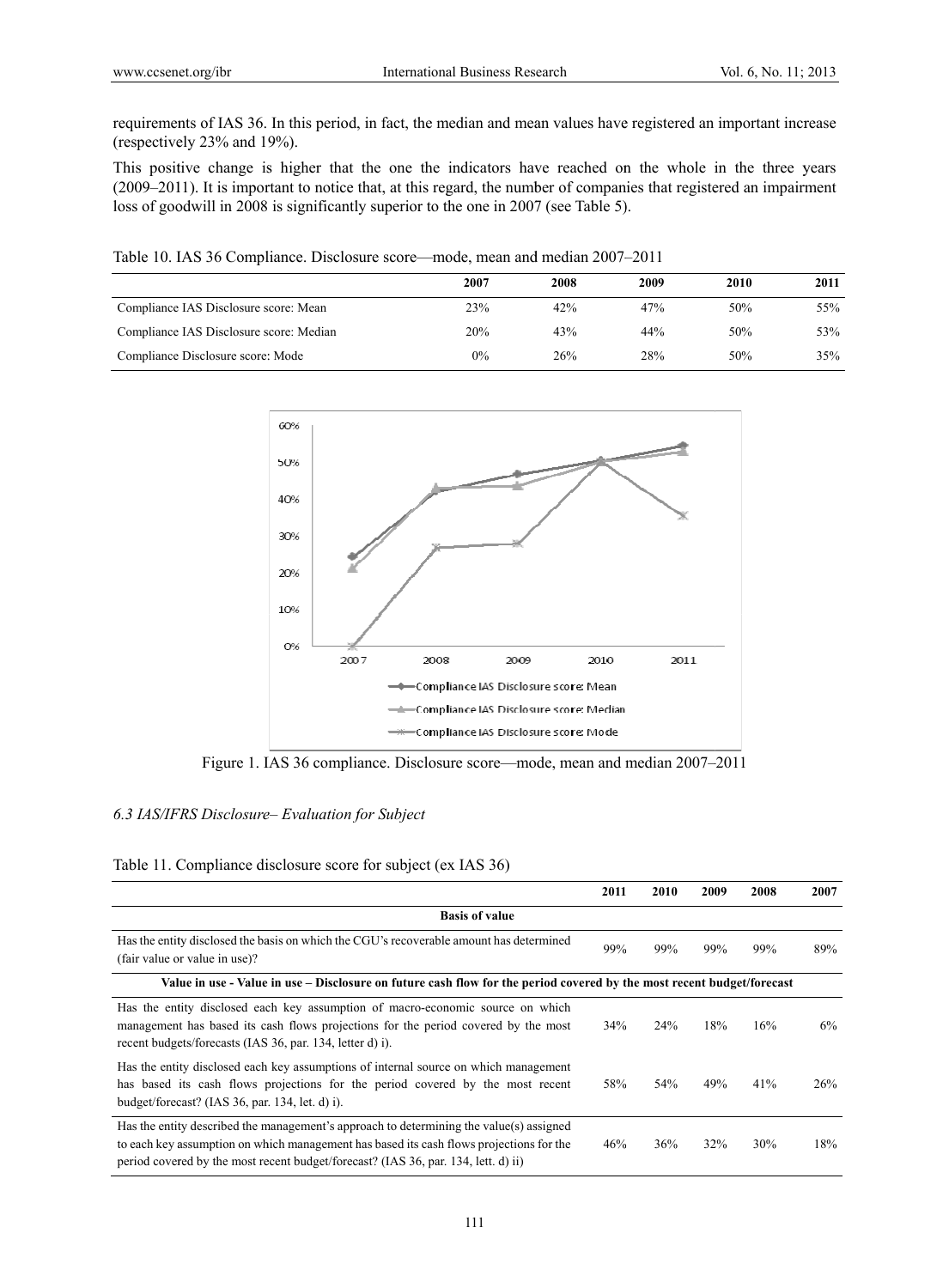| Has the entity disclosed the period covered by the most recent budget/forecast?                                                                                                                                                        | 88%   | 89%     | 88%   | 91% | 61%   |
|----------------------------------------------------------------------------------------------------------------------------------------------------------------------------------------------------------------------------------------|-------|---------|-------|-----|-------|
| Has the entity disclosed the reasons that justify the adoption of a period covered by the<br>most recent budget/forecast exceeding five years ? (only if this option is exercised)                                                     | 60%   | 64%     | 45%   | 44% | 20%   |
| Value in use-Terminal Value                                                                                                                                                                                                            |       |         |       |     |       |
| Has the entity disclosed the approach applied to assign value(s) to each key assumption<br>concerning future cash flows for the period over which management has projected cash<br>flows based on financial budget/forecast?           | 47%   | 39%     | 38%   | 27% | $8\%$ |
| Has the entity disclosed the approach to assign value(s) to each key assumption<br>concerning discount rate used for the estimation of terminal value? (IAS 36, par. 134, let.<br>$d$ ) ii)                                            | 32%   | 26%     | 28%   | 20% | 3%    |
| Value in use - Discount rate for the period covered by the most recent budget/forecast                                                                                                                                                 |       |         |       |     |       |
| Has the entity disclosed the approach adopted to assign value(s) of each key assumptions<br>concerning the discount rate? (IAS 36, par. 134, lett. d) ii)                                                                              | 51%   | 39%     | 43%   | 30% | 18%   |
| Has the entity disclosed discount rate applied for the projections of cash flows?                                                                                                                                                      | 88%   | 89%     | 84%   | 80% | 52%   |
| Value in use - Growth Rate                                                                                                                                                                                                             |       |         |       |     |       |
| Has the entity disclosed the growth rate (g) used to extrapolate future cash flows for the<br>period over which management has projected cash flows based on financial<br>budget/forecast?                                             | 91%   | 85%     | 78%   | 73% | 40%   |
| Has the entity specified whether growth rate g is compliant with the long-term average<br>growth rate for the products, industries, or country or countries in which the entity<br>operates?                                           | 35%   | 35%     | 29%   | 29% | 23%   |
| Has the entity explained the decision to adopt a growth rate exceeding the long-term<br>average growth rate for the products, industries, or country or countries in which the<br>entity operates? (only if this option is exercised)  | $8\%$ | $8\%$   | $8\%$ | 7%  | 6%    |
| Value in use-Coherence of key assumptions                                                                                                                                                                                              |       |         |       |     |       |
| Has the entity disclosed if values assigned to each key assumptions reflect past<br>experience? (IAS 36, par. 134, let. d) ii)                                                                                                         | 36%   | 36%     | 30%   | 17% | $2\%$ |
| Has the entity disclosed if values assigned to each key assumptions differ from past<br>experience or external source of information? (IAS 36, par. 134, let. d) ii)                                                                   | 33%   | 20%     | 22%   | 20% | 13%   |
| <b>Fair value Disclosure</b>                                                                                                                                                                                                           |       |         |       |     |       |
| Has the entity described the methodology used to determine fair value less costs to sell?                                                                                                                                              | No FV | 100%    | 100%  | 50% | No FV |
| If fair values less costs to sell is not determined using an observable market price for the<br>CGU, has the entity described each key assumption on which management has based its<br>determination of fair value less costs to sell? | No FV | $N/A^*$ | N/A   | N/A | No FV |
| Has the entity described management's approach to determining the value (values)<br>assigned to each key assumption?                                                                                                                   | No FV | N/A     | N/A   | N/A | No FV |
| Has the entity disclosed if values of each key assumption reflect past experience or, if<br>appropriate, are consistent with external sources of information?                                                                          | No FV | N/A     | N/A   | N/A | No FV |
| If Discount Cash Flow is applied, has the entity disclosed the period over which<br>management has projected cash flow?                                                                                                                | No FV | N/A     | N/A   | N/A | No FV |
| If Discount Cash Flow is applied, has the entity disclosed the growth rate used to<br>extrapolate cash flow projections?                                                                                                               | No FV | N/A     | N/A   | N/A | No FV |
| If Discount Cash Flow is applied, has the entity disclosed the discount rate applied to cash<br>flow projections?                                                                                                                      | No FV | N/A     | N/A   | N/A | No FV |
| <b>Sensitivity Analysis</b>                                                                                                                                                                                                            |       |         |       |     |       |
| Has the entity disclosed the amount by which the CGU's recoverable amount exceeds its<br>carrying amount?                                                                                                                              | 35%   | 29%     | 14%   | 6%  | $0\%$ |
| Has the entity disclosed the value assigned to the key assumption?                                                                                                                                                                     | 51%   | 49%     | 43%   | 34% | 17%   |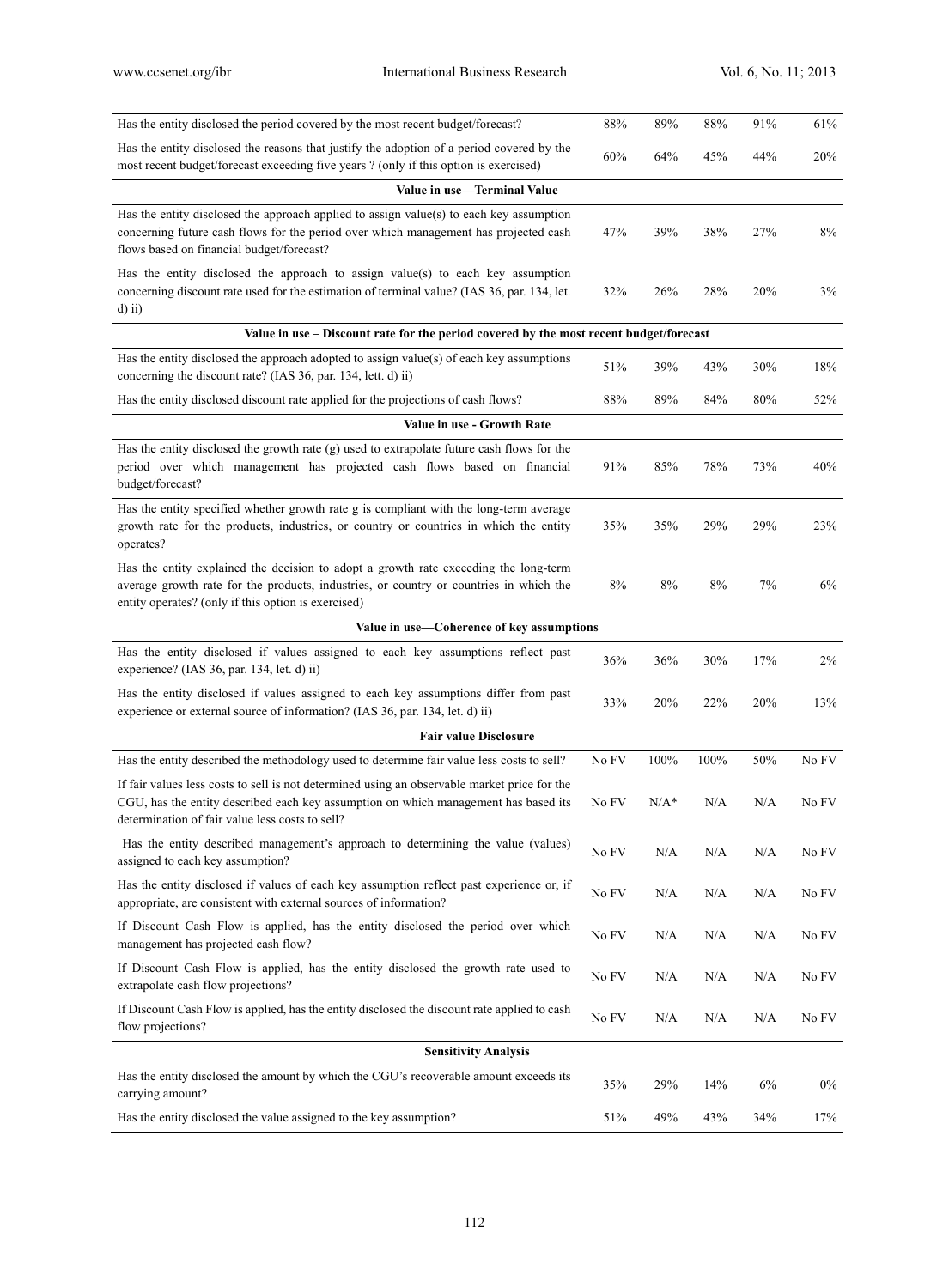| Has the entity disclosed the amount by which the value assigned to the key assumption                                                                                     |     |     |     |     |       |
|---------------------------------------------------------------------------------------------------------------------------------------------------------------------------|-----|-----|-----|-----|-------|
| must change, after incorporating any consequential effects of the change on the other<br>variables used to measure recoverable amount, in order for the CGU's recoverable | 48% | 43% | 33% | 24% | $2\%$ |
| amount to be equal to its carrying amount?                                                                                                                                |     |     |     |     |       |

\* N/A = For the entity that applies fair values less cost to sell, the recoverable amount of CGU is determined on the basis of observable market prices.

Table 11, confirming the higher accuracy in the application of requirements on goodwill's disclosure, highlights an increase of quality of disclosure for all the requirements of IAS 36 in the period covered by the analysis.

In period 2011 the higher level of compliance concern the following areas of disclosure:

- declaration on basis of value that has been applied (99%),

- information on the period covered by the most recent budget/forecast (88%),
- information on growth rate (91%) and discount rate (88%).

As far as disclosure on basis of value, we observe that compliance level of disclosure was large also in 2007 (89%). Conversely, for the other area of disclosure we register a remarkable increase of compliance, especially in 2008.

With regards to disclosure on growth rate, even if companies, nearly every case, disclose the value of this parameter, we observe that there is a significant lack of information about the adoption to apply a growth rate exceeding the long-term average growth rate for the products, industries, or country or countries in which the entity operates.

Considering the other area of disclosure on IAS 36, the financial statements register significant lack of information on key assumptions used to estimate future cash flows (in particular for external source of information) and for the methodologies applied to assign a value to these key assumptions.

On this aspect, it is interesting to notice that this lack regards also discount rate. In other words, almost all the companies in the sample disclose the amount of discount rate but usually they do not provide information on the criteria used to assign a value to this key assumption, limiting to declare only the adoption of CAPM.

In relation to terminal value's disclosure, we register partially positive results. Starting from 2008, some companies in the sample start to provide with adequate information on future cash flows and on discount rate pertaining terminal value.

In particular in the financial statements we have analyzed it is specified:

- if the future cash flow coincides with the one of the last year of the most recent budget/forecast or, alternatively, if it is used a normalized flow;

- if the discount rate is the same of the one applied for the most recent budget/forecast.

We have obtained similar conclusion by referring to the amount of information on sensitivity analysis.

It is useful to observe that, following the above mentioned recommendations of Authorities, starting from 2009, it is most frequently that companies disclose on the results of sensitivity analysis even if the company has impaired goodwill (IAS 36 does not require disclosure about this in case of impairment).

However we highlights that the maximum score reached by a company in the sample does not exceed 51%.

As far as disclosure on fair value, we observe that the small number of companies that apply this basis of value disclose the information required by IAS 36. The information on key assumption is not provided by the companies as this information is not required by IAS 36 if it is not applied the income approach.

*6.4 Italian Standard Setter (OIC) and Italian Authority Disclosure* 

Figure 2 and Table 12 show, as we have noticed for mandatory disclosure of IAS 36, a significant increase of disclosure's quality required by National Boards. Even if, looking at the data, it is clear that the growth occurs less that the one registered for mandatory disclosure.

Table 13 highlights that companies have not adopted the recommendations of Authorities that have suggested to disclose on the components of discount rate. The most significant omissions regard (level of compliance is about at 2%):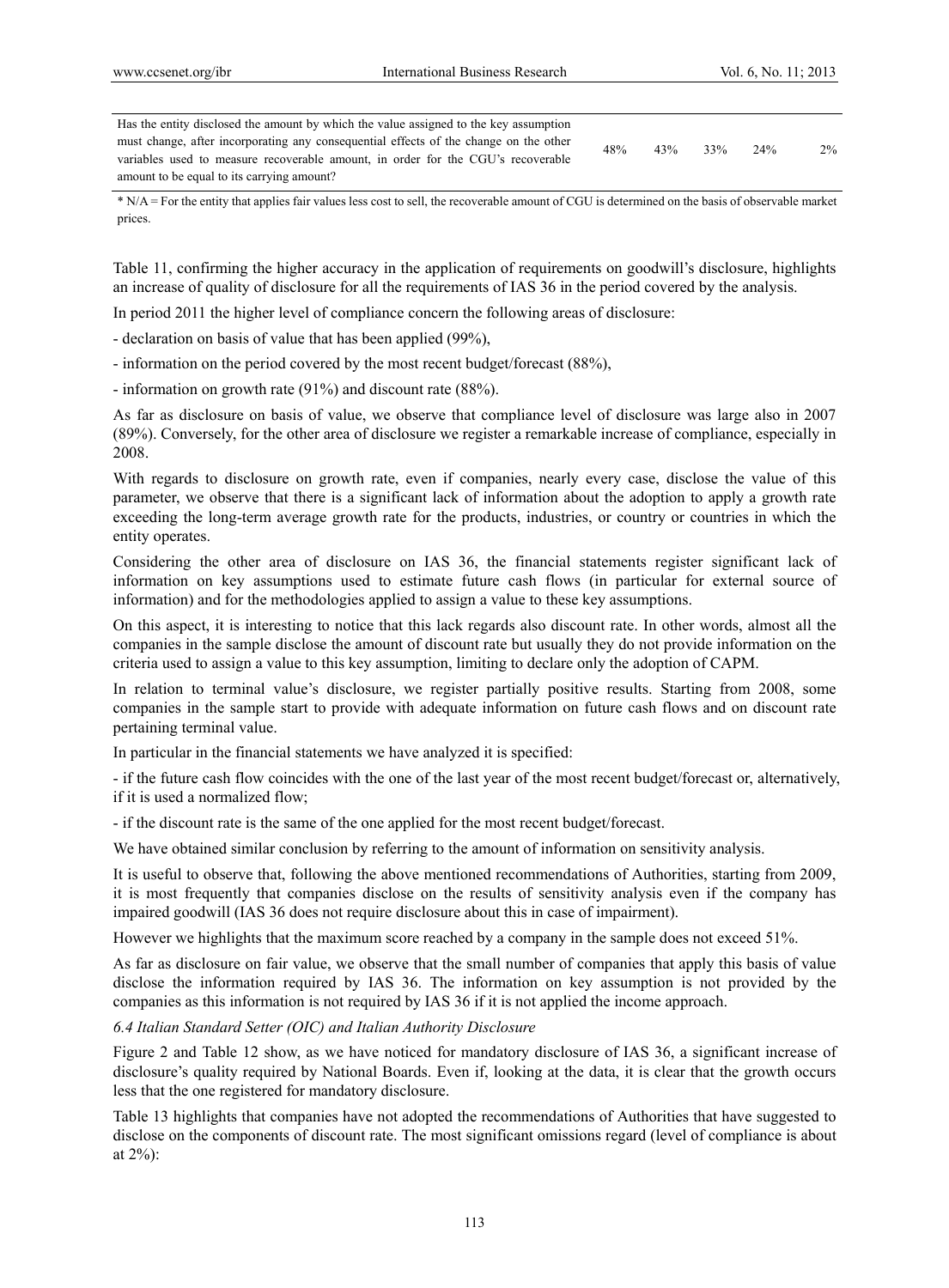- the information on the cost of debt and on mix of financial capital/debt ( $D/E+D$ ;  $E/E+D$ ) used to determine WACC. This disclosure is not required if the entity has applied an equity approach for the evaluation of CGU; WACC. This disclosure is not required if the entity has applied an equity approach for the evaluation of CGU;<br>
• some specific information on impairment's indicators of external source of information, if the entity has not
- impa ired.

Table 14 exhibits the score reached by banks and insurance companies in relation to the disclosure recommended by OIC, effective starting from 2010. Even in this case, the results do not appear satisfactory, even if the compliance level is higher than the one we can observe in Table 13.

#### Table 12. Compliance Authority/OIC Disclosure score – Mode, Mean and Median 2007–2011

|                                                   | 2009  | 2010 | 2011 |
|---------------------------------------------------|-------|------|------|
| Compliance Authority/OIC Disclosure score: Mean   | 22%   | 24%  | 27%  |
| Compliance Authority/OIC Disclosure score: Median | 13%   | 14%  | 13%  |
| Compliance Authority/OIC Disclosure score: Mode   | $0\%$ | 13%  | 13%  |



Figure 2. Compliance Authority/OIC disclosure score—mode, mean and median 2009–2011

Table 13. Compliance disclosure for subject (according to Authorities and OIC)

| <b>Area of Disclosure</b>                                                                                        | 2009 | 2010 | 2011  |  |  |  |
|------------------------------------------------------------------------------------------------------------------|------|------|-------|--|--|--|
| Discount rate disclosure                                                                                         |      |      |       |  |  |  |
| Is Risk-free-rate disclosed?                                                                                     | 22%  | 21%  | 26%   |  |  |  |
| Is Beta disclosed?                                                                                               | 26%  | 25%  | 28%   |  |  |  |
| Is Risk Premium disclosed?                                                                                       | 22%  | 21%  | 28%   |  |  |  |
| Is Cost of Debt disclosed?                                                                                       | 7%   | 7%   | $7\%$ |  |  |  |
| Has the entity disclosed proportion of equity and debt on funding mix- if entity applies unlevered<br>cash flow? | 7%   | 7%   | $7\%$ |  |  |  |
| Has the entity specified if the discount rate corresponds to the one used in the previous period?                | 15%  | 25%  | 30%   |  |  |  |
| Has the entity clarified if the discount rate is after or before taxes?                                          | 46%  | 57%  | 64%   |  |  |  |
| Disclosure on external indicators of Impairment. Only if entity has not impaired goodwill                        |      |      |       |  |  |  |
| Has entity disclosed on presumed indicators of external sources of information in a complete way?                | 7%   | 6%   | $2\%$ |  |  |  |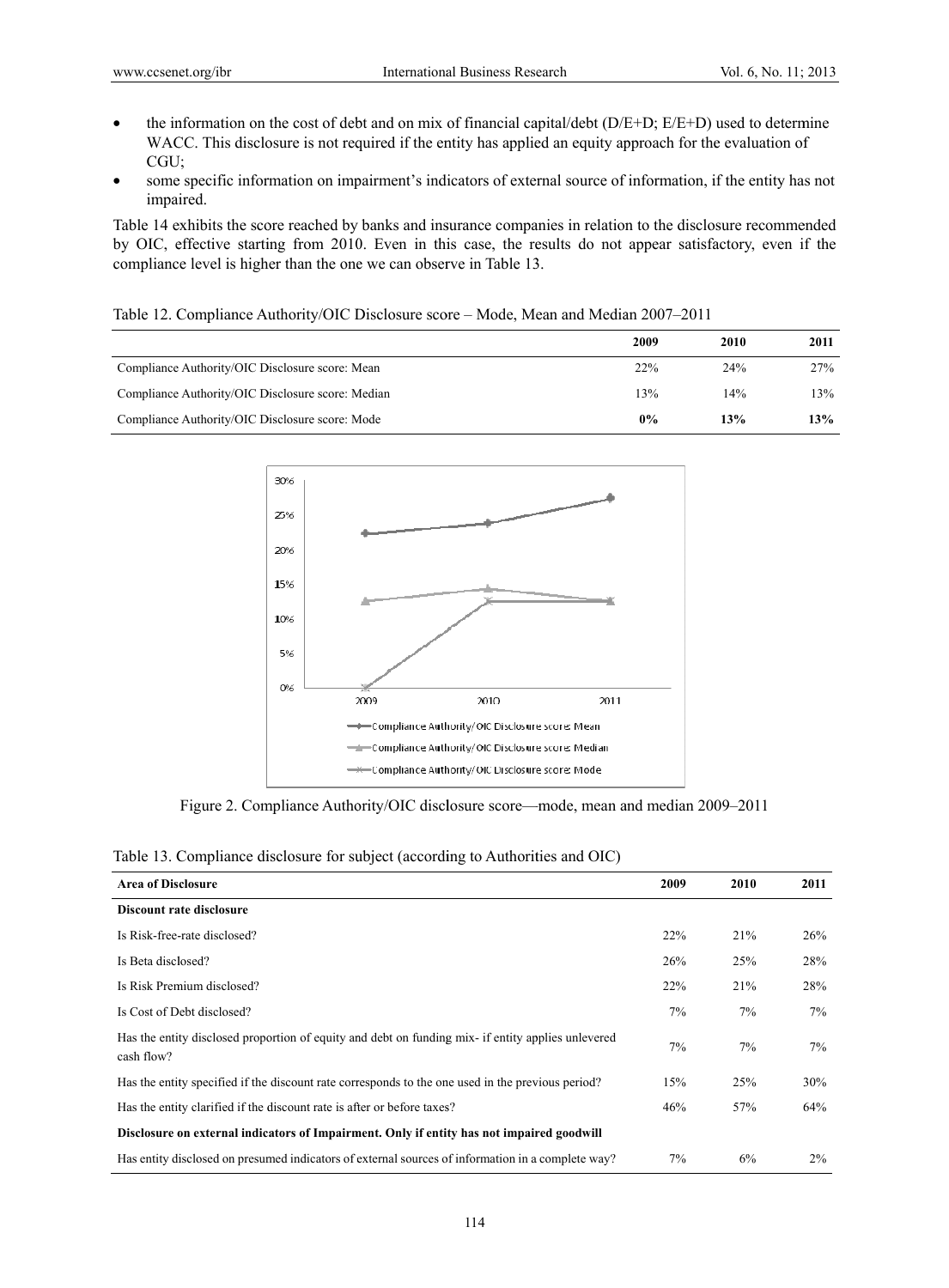#### Table 14. Bank and insurance company: compliance OIC disclosure score for subject

| <b>Compliance Analysis</b>                                                                                                                                                                                                              | 2010 | 2011 |
|-----------------------------------------------------------------------------------------------------------------------------------------------------------------------------------------------------------------------------------------|------|------|
| Has entity disclosed the approach that has been applied for the budget/forecast? (budget that has been<br>approved and publicized to the market; budget that has been approved and publicized to the market but not<br>more up-to-date) | 65%  | 75%  |
| Have the sensitivity analysis been made on the basis of following factors: future cash flow, growth rate,<br>discount rate?                                                                                                             | 48%  | 50%  |
| Has the entity carried out also a variability analysis?                                                                                                                                                                                 | 10%  | 10%  |

#### *6.5 Correl lations*

The following charts exhibit the relation between the level of disclosure in 2011 by the companies in the sample and the following variables:

- *Impairment rate* (Figure 3)
- Goodwill/Equity (Figure 4)
- *Market C Capitalization*  (Figure 5)



Figure 3. Sc atter pattern imp pairment rate and level of disclosu ure Figure 4. Scatter pattern goodwill/equity and level of disclosure

The results we have obtained exhibit that there is not a relation between the quality of mandatory disclosure on goodwill and the above-mentioned parameters.

Taking into account this consideration, we can highlight that:

- for many entities that have an high G/E, the level of compliance is lower to the one reached by entities that have lower level of G/E. We have reached similar results as far as market capitalization (even if the relation between the two parameters is lower);

- the entities that have recognized significant impairment losses (except for the case of a company that has a G/E not reliable because of the impairment loss regards a business combination occurred in the same period) reach a level of disclosure higher than 70%. However, we can't state that there is a relation between quality of disclosure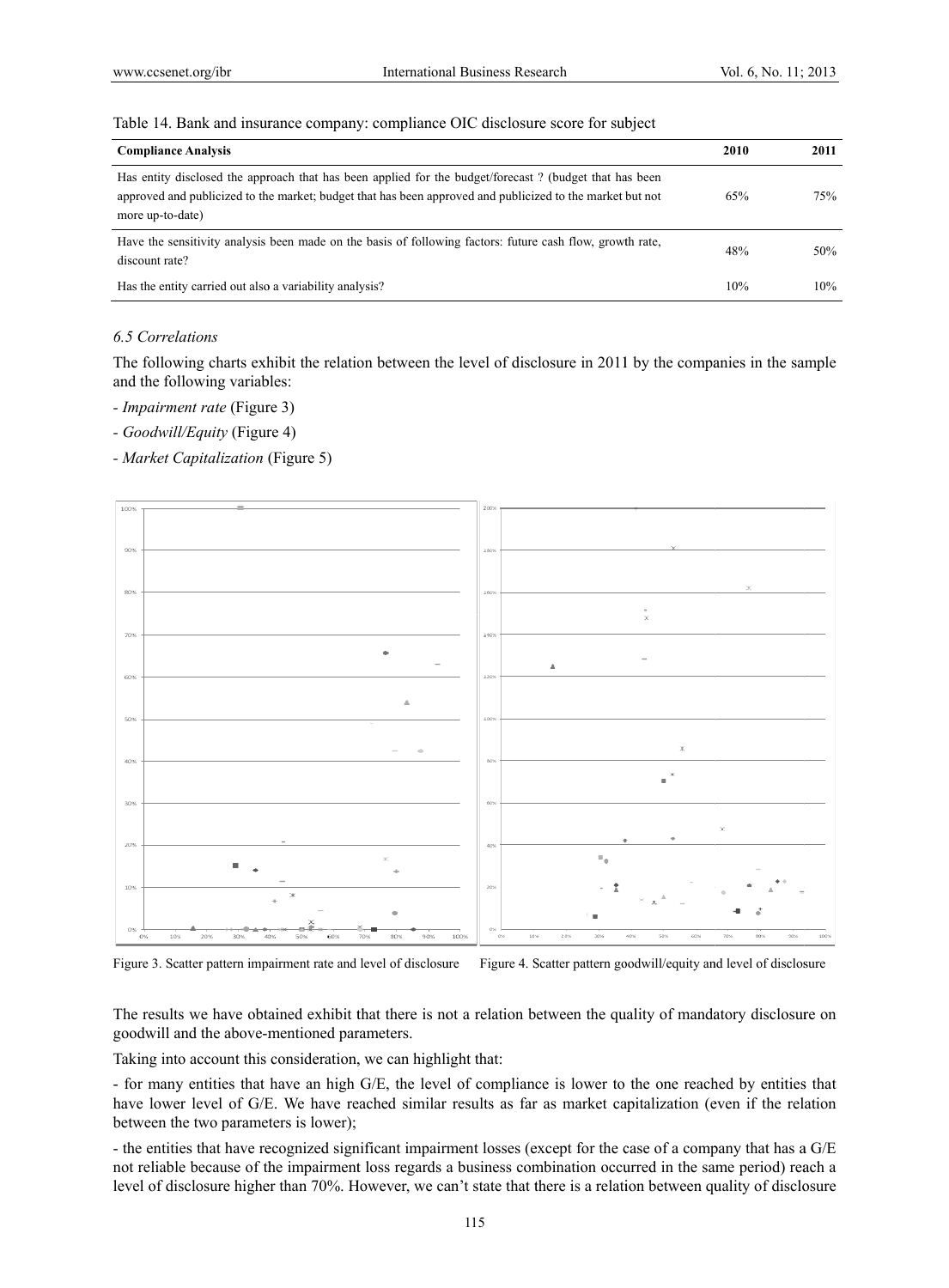and goodwill's impairment because same results of disclosure are registered for the companies that have not impaired goodwill. Specifically 7 companies out of 13 companies, that in 2011 have a level of compliance higher than  $70\%$ , have a I/G lower than  $20\%$ .

In order to validate the absence of relation between impairment rate and amount of information in the notes, in Table 13 we exhibit the trend of disclosure compliance's level according to IAS 36 for the five companies that at 31st December 2011 registered the higher and the lower impairment rate.

Considering that, even if there is a significant increase of impairment rate, the number of companies that have not impaired (I/G=0%) is material, we have selected the companies with the highest level of compliance (see Table 15 and Table 16).

For the both categories of companies, it can be observed an overall increase of disclosure that it is not related to the recognition of impairment loss. In few cases we note that the relevant increase of compliance occurs in the same period of impairment loss particularly high.

Another aspect we highlight is that the different approaches adopted by companies to be in line with the requirements of IAS 36: in some circumstances the growth of level of compliance occurs steadily; for other entities the improvement occurs in a period that does not correspond to the one of impairment loss recognition.



Figure 5. Scatter pattern market capitalization and level of disclosure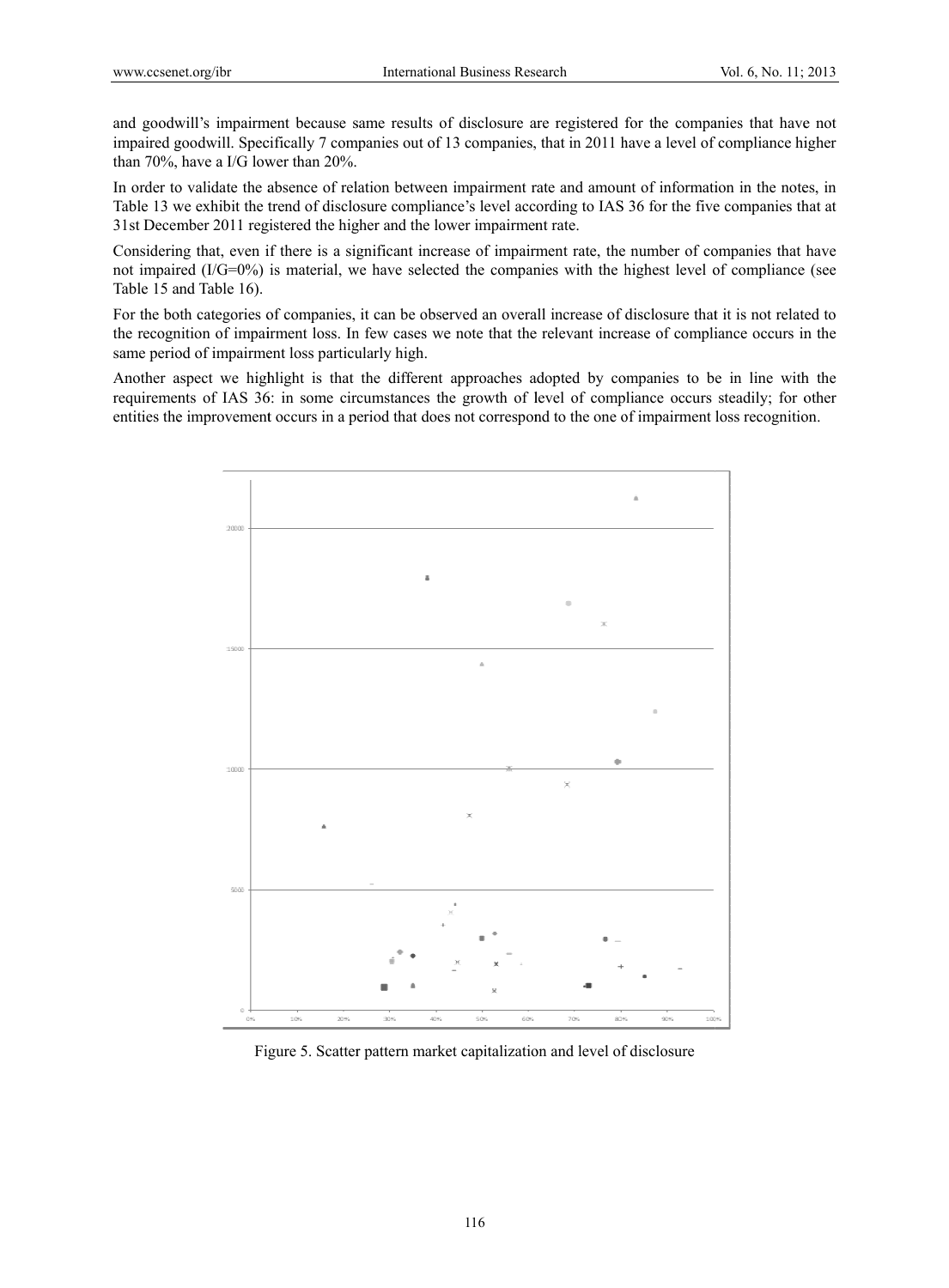| Impairing     |                         | 2007      |       | 2008      |       | 2009      |       | 2010      |     | 2011      |  |
|---------------|-------------------------|-----------|-------|-----------|-------|-----------|-------|-----------|-----|-----------|--|
| entities 2011 | $\mathbf{I}/\mathbf{G}$ | $%$ comp. | I/G   | $%$ comp. | I/G   | $%$ comp. | I/G   | $%$ comp. | I/G | $%$ comp. |  |
| Entity 1      | 0%                      | 14%       | 16%   | 63%       | $0\%$ | 64%       | $0\%$ | 74%       | 66% | 79%       |  |
| Entity 2      | $0\%$                   | $0\%$     | $0\%$ | 86%       | $0\%$ | 86%       | $0\%$ | 86%       | 63% | 94%       |  |
| Entity 3      | 7%                      | $0\%$     | 6%    | 84%       | $0\%$ | 84%       | $1\%$ | 84%       | 54% | 85%       |  |
| Entity 4      | $0\%$                   | 37%       | 2%    | 57%       | $0\%$ | 55%       | $0\%$ | 50%       | 49% | 75%       |  |
| Entity 5      | $0\%$                   | 10%       | 4%    | 50%       | $0\%$ | 84%       | 2%    | 84%       | 42% | 89%       |  |

#### Table 15. Compliance 2007–2011 for impairing entities

Table 16. Compliance 2007–2011 for not impairing entities

| Impairing<br>Not<br>entities 2011 | 2007  |           | 2008  |           | 2009 |           | 2010                    |           | 2011  |           |
|-----------------------------------|-------|-----------|-------|-----------|------|-----------|-------------------------|-----------|-------|-----------|
|                                   | I/G   | $%$ comp. | I/G   | $%$ comp. | I/G  | $%$ comp. | $\mathbf{I}/\mathbf{G}$ | $%$ comp. | I/G   | $%$ comp. |
| Entity 1                          | $0\%$ | 58%       | 33%   | 58%       | 2%   | 79%       | $1\%$                   | 79%       | $0\%$ | 87%       |
| Entity 2                          | $0\%$ | 32%       | $0\%$ | 32%       | 0%   | 37%       | $0\%$                   | 77%       | $0\%$ | 77%       |
| Entity 3                          | $0\%$ | 26%       | 16%   | 33%       | 0%   | 39%       | $0\%$                   | 72%       | $0\%$ | 72%       |
| Entity 4                          | $0\%$ | $5\%$     | $0\%$ | 50%       | 0%   | 63%       | $0\%$                   | 63%       | $0\%$ | 63%       |
| Entity 5                          | $0\%$ | 11%       | $0\%$ | 50%       | 0%   | 61%       | $1\%$                   | 61%       | $0\%$ | 61%       |

## **7. Discussion and Conclusions**

From the analysis of financial statements of listed companies included in the sample and for the years 2007–2011, it is evident that the quality of disclosure on the impairment test of goodwill-evaluated in terms of compliance with the requirements of IAS 36 and with the guidelines recommended by the Authority and the national standard-setter—actually it is still very incomplete. At the same time, even if it is never achieved full compliance, the positive evolution of the mean score of level of disclosure from 2007 to 2011 shows, as expected, a greater sensitivity of companies that are willing to render easier the process of investors assessing the reliability of estimates made for the purpose of impairment testing.

Moreover, scores next to full compliance (above 90%) can't be considered satisfactory because these are anyway expression of a breach of requirements ex IAS 36, even if these scores are not "pathological" as some ones analyzed in this study (for some companies the level of compliance is below 30%).

From this point of view, the results of this study confirm some authoritative studies on this subject relating to a period prior to the one analyzed in this paper.

In contrast, as far as the period of the analysis (2007–2011) is concerned, the thesis according to which the level of disclosure depends on the decision of top management to impair or not to impair goodwill doesn't seem to be confirmed since the same level of disclosure is reached by firms with impairment rate profoundly different. Further analysis concerning the accounting behavior of a sub-sample of companies in the period 2007–2011 show that, frequently, the improvement of disclosure is not affected by the amount of impairment loss goodwill.

We have attempted to identify the reasons that, in the last years of analyzed period, have led companies to provide more detailed information regarding goodwill's impairment testing, it is reasonable to argue that the emergence of the first effects of the financial crisis (2008) and the recommendations of public Authorities have had a decisive role in this direction (2009).

As indicated in the previous paragraphs, many companies have registered a substantial increase in the quality of their disclosure in one of these periods and then they have registered a further enhancement in the following two years.

However, the widespread reluctance to provide information concerning the basic assumptions of the assessment leads to the conclusion that, in many cases, the application of Authorities' recommendations is mainly formal rather than substantive. In other words, the greater information in the notes may not be considered complete because often there is a lack of an adequate reporting on information sources.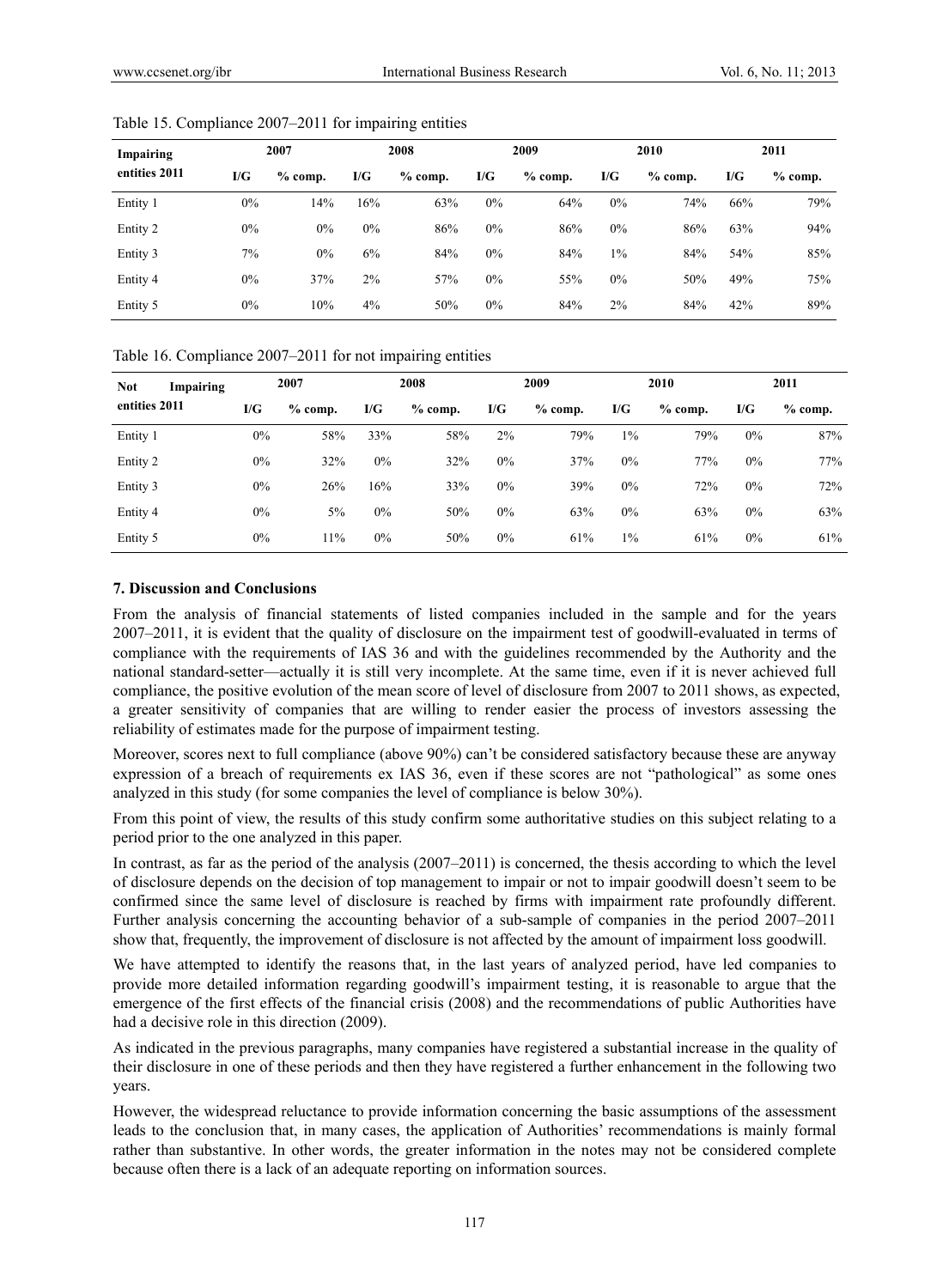Therefore, the quality of disclosure does not seem to be an element in order to evaluate the correctness of the impairment tests' procedures carried out by the companies.

In such a context, it is necessary to wonder about the reasons justifying the "accounting attitude" of the companies in the sample.

The first reason may be sought in the excessive discretion or in poor comprehensibility of the disclosure requirements contained in the paragraph 134 of IAS 36. By examining these rules, we observe that for some of them, there is no doubt of interpretation: it is the case for the requirements concerning the obligation to disclose:

(a) the basis of value that has been used;

(b) the value assigned to discount rate and the growth rate;

(c) the period covered by the most recent budget/forecast for the cash flow projections;

(d) if the values assigned to the key assumptions are consistent with past experience or with external sources of information.

Conversely, the declaration of the basic assumptions of the evaluation and the presentation of the sensitivity analysis' results requires the exercise of professional judgment to assess both the sensitivity of the recoverable amount to the key assumptions that have been adopted and the possibility of an adverse change in a key assumption to some extent to require a goodwill's impairment in the future.

Such reasons do not seem to justify completely the results of the research because there is a significant lack of disclosure compliance even for clear and comprehensible disclosure requirements.

In 2011, only 33% of the companies in the sample declare if the values assigned to the key assumptions are consistent with past experience or with external sources of information and only 60% of companies adopting plans for a period exceeding five years illustrate the reasons that justify this option.

In addition, especially in the early years of the period covered by the analysis, there are examples of companies that did not communicate the discount rate and/or the rate of growth.

Another reason could be the difficulty to fulfill the disclosure obligations set forth in IAS 36. This explanation, however, is not sustainable because the information required by IASB is necessary for the procedure of impairment. Therefore, these information can be extrapolated from evaluation's report drawn up by the expert (internal or external to the entity) who made the estimates, if these reports have been prepared in compliance with generally accepted evaluation principles (IVS 2011).

In our opinion, it may seem reasonable to argue that the partial compliance with requirements of IAS 36 may be justified by the fact that the potential benefits of a full compliance for the companies are lower than the costs occurring if companies disclose and publish sensitive information to the market about its expected cash flow and income.

Regarding the limitations of the research, we highlight that the analysis has been conducted on a small number of companies and, therefore, the results could change if the study was extended to other listed companies belonging to segments identified by the Italian Stock Exchange. Secondly, for the evaluation of the information provided by the companies—in particular to those related to the key assumptions—the assigned score may be affected by a certain degree of subjectivity of authors.

Since IFRS are mandatory for all European listed companies and have been adopted in several countries, our results could be of interest also outside the Italian scenario and this study can improve the analysis of the effective implementation and disclosure required.

As far as the possible future developments of the research, it might be useful to verify, through regression models, if the increase of the disclosure registered for a company in a certain year produces benefits regarding:

- an increase of profitability in the following period;

- a decrease of cost of capital in the following period;

- an increase of market capitalization for the following period.

Such a study could confirm the intuition of some researchers that believe that the transparency of the information, in certain contexts, is a premium factor higher than the final result of the impairment test, provided that the three variables just mentioned are influenced by a plurality of other factors, internal and external to the company, different from the level of disclosure's compliance.

#### **References**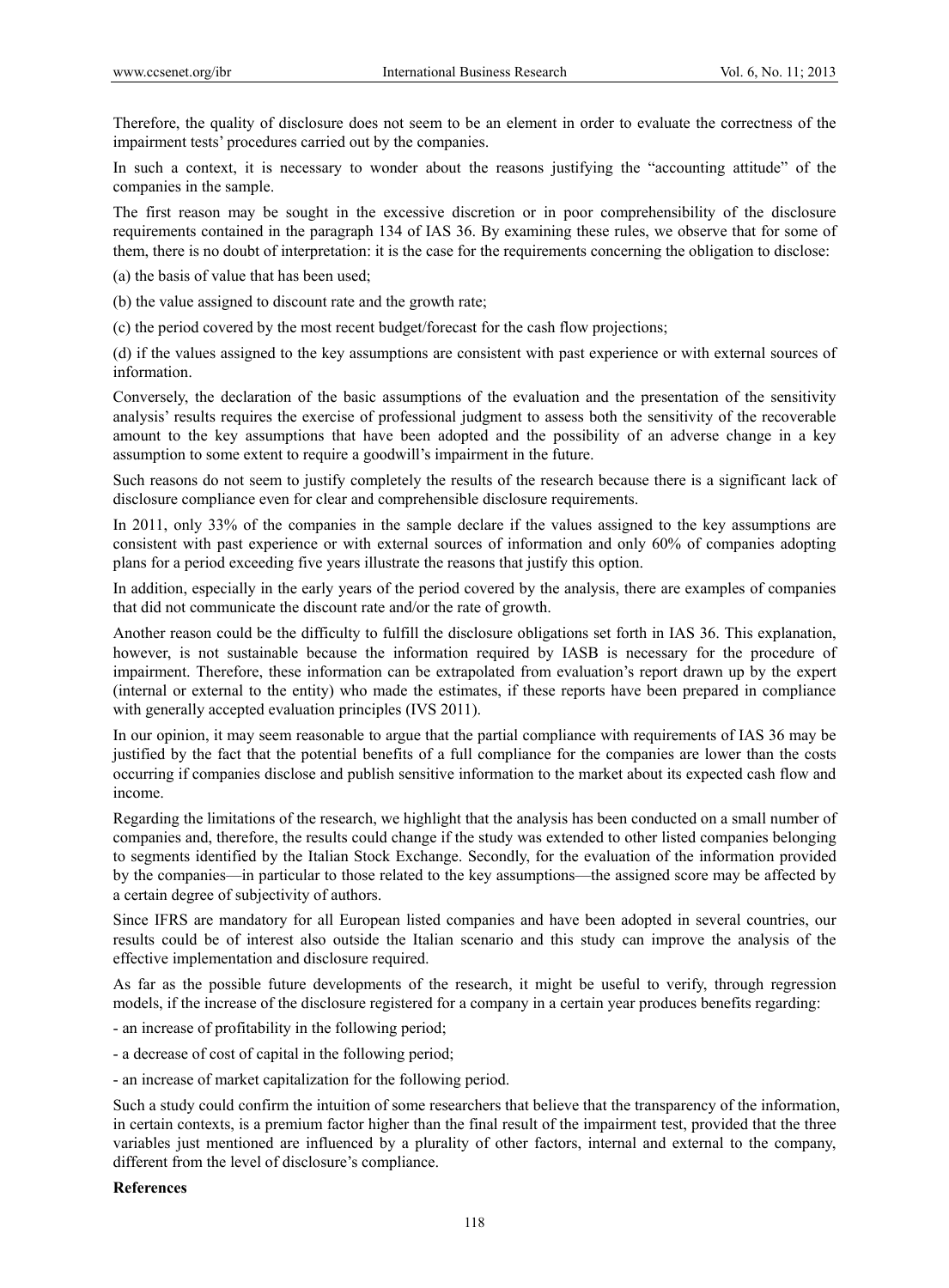- Armitage, S., & Marston, C. (2008). Corporate disclosure, cost of capital and reputation: Evidence from finance directors. *The British Accounting Review*, *40*(4). 314–336. http://dx.doi.org/10.1016/j.bar.2008.06.003
- Banca d'Italia, ISVAP, & CONSOB. (2009). *Informazioni da fornire nelle relazioni finanziarie sulla continuità aziendale, sui rischi finanziari, sulle verifiche per riduzione di valore delle attività e sulle incertezze sull'utilizzo delle stime.* Retrieved from www.consob.it
- Banca d'Italia, ISVAP, & CONSOB. (2010). *Esercizi 2009 e 2010. Informazioni da fornire nelle relazioni finanziarie sulle verifiche per riduzione di valore delle attività (impairment test) sulle clausole contrattuali dei debiti finanziari, sulle ristrutturazioni di debiti e sulla gerarchia del fair value.* Retrieved from www.consob.it
- Barth, M., Landsman, W., & Lang, M. (2008). International accounting standards and accounting quality. *Journal of Accounting Research*, *46*, 467–728. http://dx.doi.org/10.1111/j.1475-679X.2008.00287.x
- Bergamini, I., & Zambon, S. (2002). A scoring methodology for ranking company disclosure on intangibles. *EU PRISM Research Project, WP*, *4*.
- Biancone, P. P. (2012). IFRS: Italian Experience on Impairment Test of Goodwill. *International Journal of Advances in Management Science*, *1*(3).
- Bloom, M. (2009). Accounting for Goodwill. *Abacus*, *45*(3). 379–389. http://dx.doi.org/10.1111/j.1467-6281.2009.00295.x
- Botosan, C. (1997). Disclosure Level and the Cost of Equity Capital. *The Accounting Review*, *72*(3), 323–349. http://dx.doi.org/10.1111/1475-679X.00037
- Botosan, C. (2006). Disclosure and the cost of capital: what do we know? *Accounting and Business Research*, 31–40. http://dx.doi.org/10.1080/00014788.2006.9730042
- Botosan, C. A., & Plumlee, M. A. (2002). A Re-examination of Disclosure and the Expected Cost of Equity Capital. *Journal of Accounting Research*, *40*(1). http://dx.doi.org/10.1111/1475-679X.00037
- Carlin, T., & Finch, N. (2010). Evidence on IFRS goodwill impairment testing by Australian and New Zealand firms. *Managerial Finance, 36*(9), 785–798. http://dx.doi.org/10.1108/03074351011064654
- Camodeca, R., & Almici, A. (2012). The information content of goodwill impairment before and after the Financial Crisis: evidence from European listed banks. 7th Annual Business Research Conference, World Business Institute, Australia. Retrieved from http://www.wbiconpro.com
- Carlin, T. M., & Finch, N. (2009). Discount Rates in Disarray: Evidence on Flawed Goodwill Impairment Testing. *Australian Accounting Review*, *19*(51), 326–336. http://dx.doi.org/10.1111/j.1835-2561.2009.00069.x
- Chalmers, K. G., Godfrey, J. M., & Webster, J. C. (2011). Does a goodwill impairment regime better reflect the underlying economic attributes of goodwill? *Accounting & Finance*, *51*, 634–660. http://dx.doi.org/10.1111/j.1467-629X.2010.00364.x
- Colquitt, L., & Wilson, A. (2002). The elimination of pooling-of-interests and goodwill amortization and its effect on the insurance industry. *Journal of Insurance Regulation*, *20*(3), 338–351.
- D'Alauro, G. (2011). L'avviamento nei bilanci aziendali: Impairment test and disclosure. *Financial Reporting*, *3*, 11–43.
- Daske, H., & Gebhardt, G. (2006). International Financial Reporting Standards and Experts' Perceptions of Disclosure Quality. *Abacus, 42*, 461–498. http://dx.doi.org/10.1111/j.1467-6281.2006.00211.x
- Daske, H., Hail, L., Leuz, C., & Verdi, R. (2013). Adopting a Label: Heterogeneity in the Economic Consequences Around IAS/IFRS Adoptions. *Journal of Accounting Research, 51*(3), 495–547, http://dx.doi.org/10.1111/1475-679X.12005
- Devalle, A., & Rizzato, F. (2012). The quality of mandatory disclosure: the impairment of goodwill. An empirical analysis of European listed companies. *Procedia Economics and Finance*, (2), 101–108. http://dx.doi.org/10.1016/S2212-5671(12)00069-X

Donnelly, T., & Keys, R. (2002). Business Combinations and Intangible Assets. *Australian CPA*, *72*(4), 68–69.

Douglas, W. D., & Verrecchia, R. E. (1991). Disclosure, liquidity and cost of capital. *Journal of Finance*, *46*(4), 1325–1359. http://dx.doi.org/10.1111/j.1540-6261.1991.tb04620.x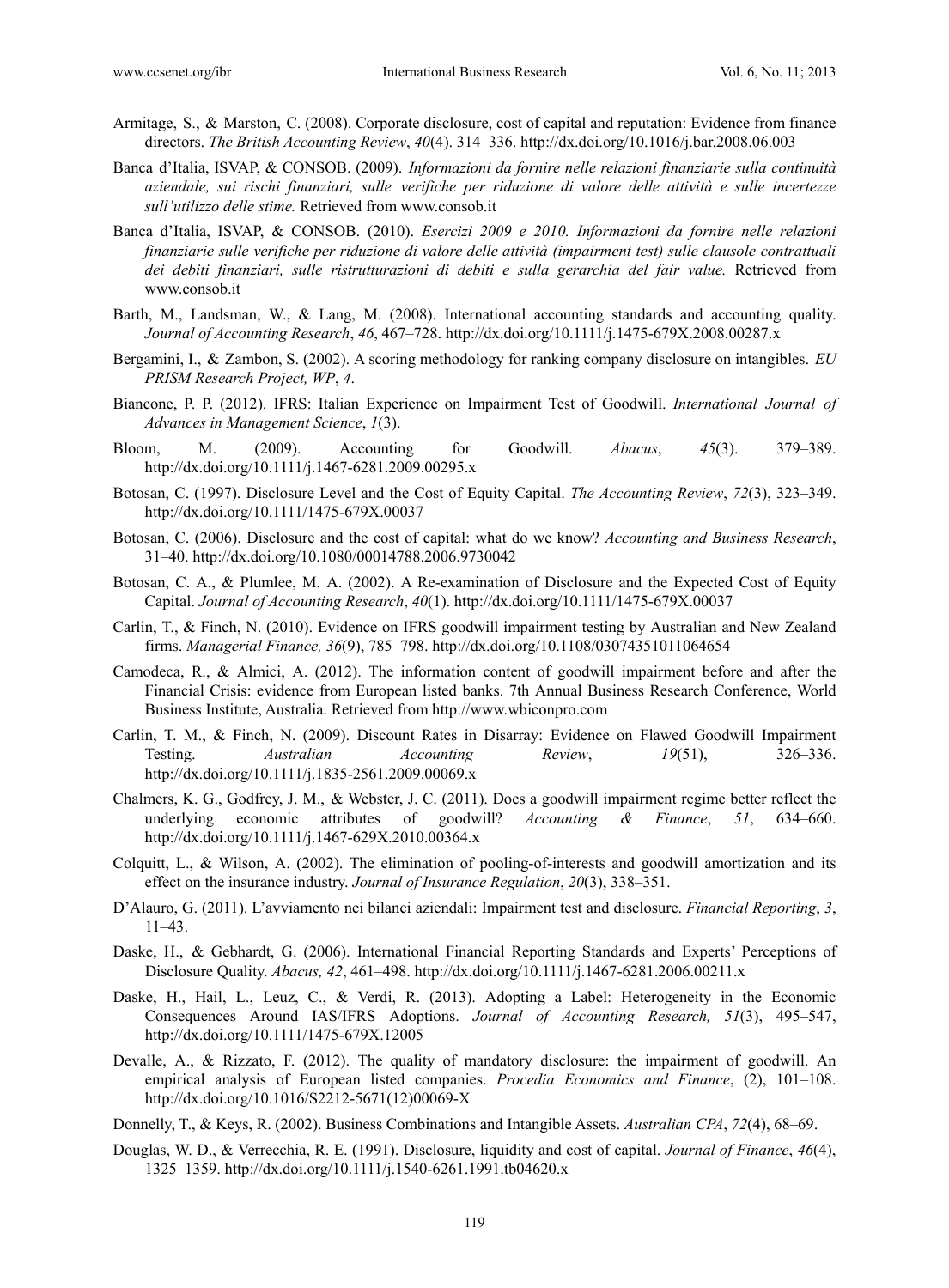- ESMA. (2013). *European enforcers review of impairment of goodwill and other intangible assets in the IFRS financial statements.* Retrieved from http://www.esma.europa.eu
- Gu, F., & Lev, B. (2011). Overpriced Shares, Ill-Advised Acquisitions, and Goodwill Impairment. *The Accounting Review*, *86*(6), 1995–2022. http://dx.doi.org/10.2308/accr-10131
- Guatri, L. (2009). Rischio IAS/IFRS in periodi di crisi endemica. *La Valutazione delle Aziende*, *52*, 3–8.
- Guatri, L., & Bini, M. (2009). *L'impairment Test nell'attuale crisi finanziaria e dei mercati reali*. Milano: Egea.
- Hartwig, F. (2012). Swedish and Dutch listed companies' compliance with IAS 36 paragraph 134, working paper.
- IFRS Foundations. (2013a). *International Financial Reporting Standards IFRS (Red Book)*. Retrieved from http://www.iasb.org
- IFRS Foundations. (2013b). *IASB and IFRS Interpretations Committee Due Process Handbook*. Retrieved from http://www.iasb.org
- International Accounting Standard Board. (2004a). *IAS 36—Impairment of assets.* Retrieved from http://www.iasb.org
- International Accounting Standard Board. (2004b). *IFRS 3—Business Combinations.* Retrieved from http://www.iasb.org
- International Accounting Standard Board. (2010). *The Conceptual Framework for Financial Reporting.* Retrieved from http://www.iasb.org
- International Accounting Standard Board. (2013). *Exposure Draft Recoverable Amount Disclosures for Non-Financial Assets*. Retrieved from http://www.iasb.org
- International Valuation Standard Board. (2011). *International Valuation Standard 2011*. Retrieved from http://www.ivsc.org
- Liberatore, G., & Mazzi, F. (2011). Informativa Tasso di attualizzazione nella stima dell'avviamento secondo lo IAS 36: un confronto fra Italia e Paesinordici. *Financial Reporting*, *4*, 107–133.
- Liberatore, G., Ridi, T., & Di Pietro, F. (2012). Rilevanza E Affidabilità del valore contabile di'avviamento e dei beni immateriali sul mercato italiano. *Financial Reporting*, *3*, 31–50.
- Massari, M., & Zanetti, L. (2004). *Valutazione Finanziaria*. Milano: McGraw-Hill.
- Massoud, M. F., & Raiborn, C. A. (2003). Accounting for Goodwill: Are we better off? *Review of Business*, *24*(2), 26–32.
- Organismo Italiano di Contabilità. (2009). Applicazione 2—"Impairment e avviamento". Retrieved from http://www.fondazioneoic.eu
- Organismo Italiano di Contabilità. (2011a). Applicazione 2.1—"Impairment e avviamento" per ilsettorebancario. Retrieved from http://www.fondazioneoic.eu
- Organismo Italiano di Contabilità. (2011b). Applicazione 2.2—"Impairment e avviamento" per il settore assicurativo. Retrieved from http://www.fondazioneoic.eu
- Organismo Italiano di Valutazione. (2012). Discussion Paper Impairment test dell'avviamento in contesti di crisifinanziaria e reale: lineeguida. Retrieved from www.fondazioneoiv.it
- Petersen, C., & Plenborg, T. (2010). How Do Firms Implement Impairment Tests of Goodwill? *Abacus*, *46*(4), 419–446. http://dx.doi.org/10.1111/j.1467-6281.2010.00326.x
- Quagli, A. (2011). Goodwill accounting as a missing link between financial and management accounting: literature review and research agenda. *Financial reporting*, *3*, 17–39.
- Teodori, C., & Veneziani, M. (2010). Intangible assets in annual reports: a disclosure index. Department of Business Studies, University of Brescia.
- Verriest, A., & Gaeremynck, A. (2009). What determines goodwill impairment? *Review of Business and Economics*, *54(*2), 1–23.
- Watts, R. L. (2003). Conservatism in Accounting. Part q: Explanations and Implications. *Accounting Horizons*: *17*(3), 207–221. http://dx.doi.org/10.2308/acch.2003.17.4.287
- Wines, G., Dagwell, R., & Windsor, C. (2007). Implications of the IFRS goodwill accounting treatment.